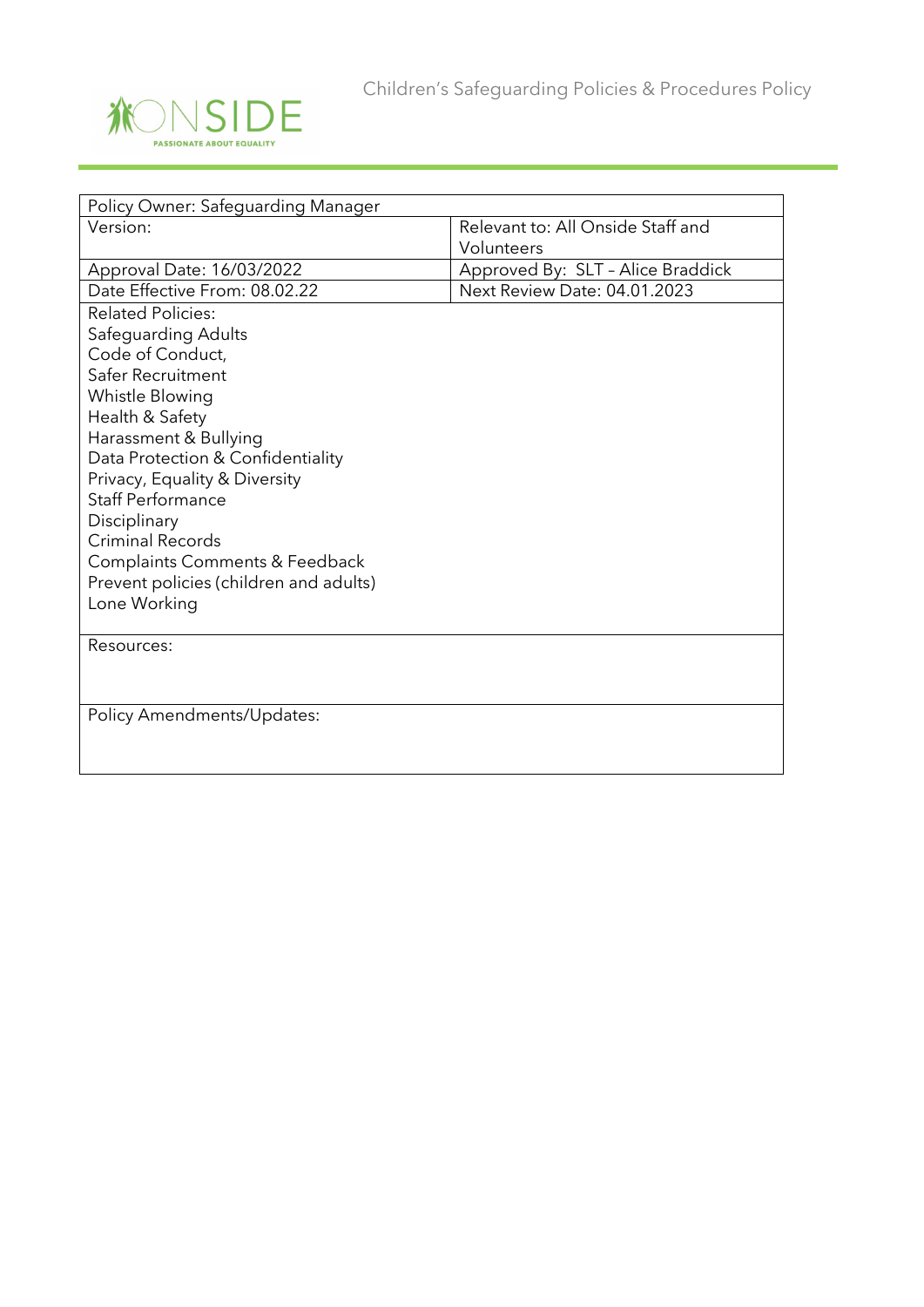

## **Onside Children's Safeguarding Policies & Procedures**

## **2021/2022**

## **Table of Contents**

| Page 3  |
|---------|
| Page 3  |
| Page 7  |
| Page 8  |
| Page 20 |
| Page 22 |
|         |

#### **Appendix**

| Prevent policy children                | Page 28 |
|----------------------------------------|---------|
| Safeguarding concern form              | Page 33 |
| Onside Safeguarding process flow chart | Page 36 |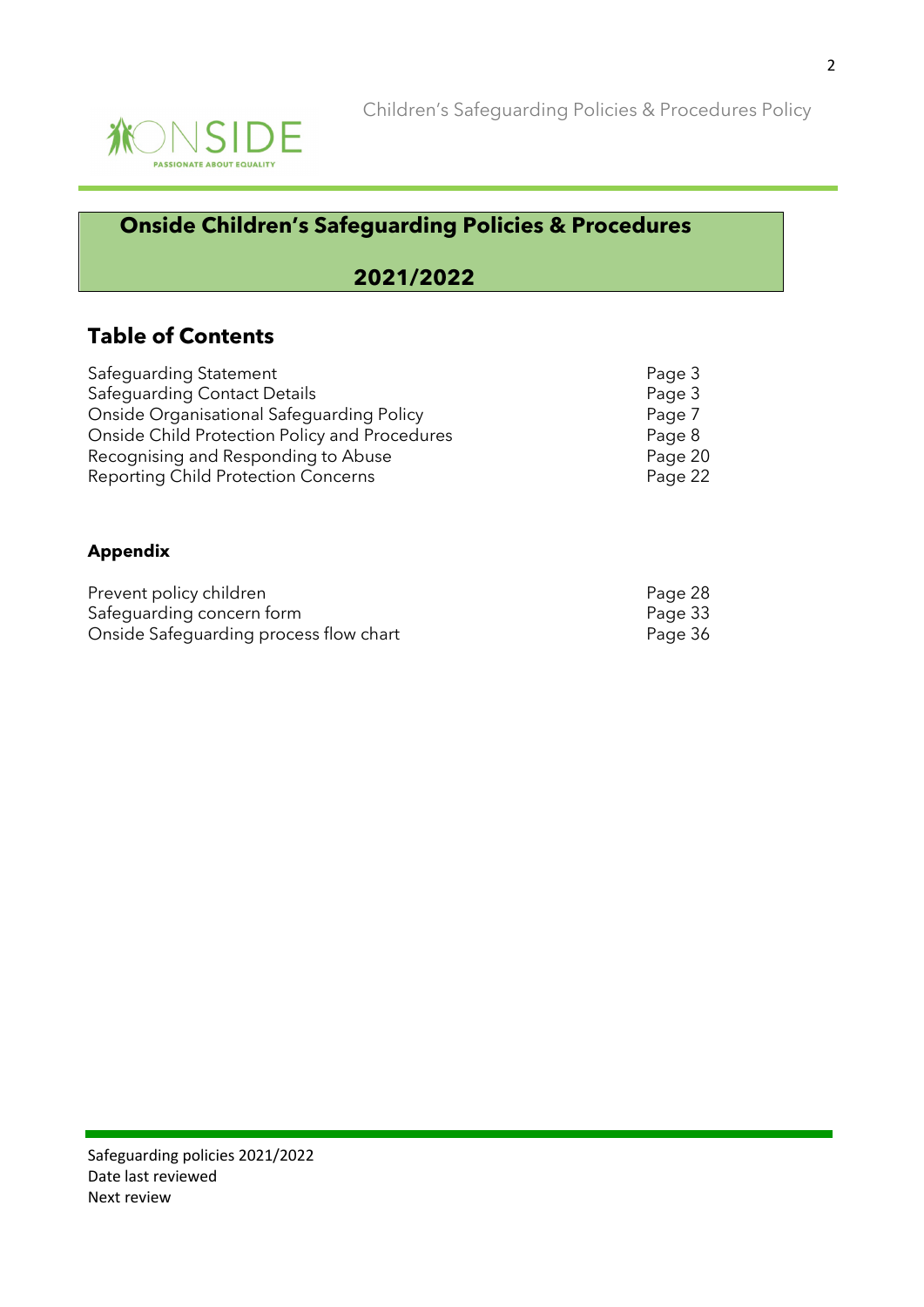

### **Onside Safeguarding Statement**

Onside is committed to ensuring that children, young people and adults at risk of harm or abuse who come into contact with Onside staff and volunteers are treated with respect and are free from all forms of abuse or mistreatment. We are committed to ensuring that all staff and volunteers are aware of their responsibilities in relation to safeguarding, including their legal and statutory responsibilities, and have the knowledge and skills necessary to promote and maintain the welfare and safety of those with whom they come into contact. Our Trustees recognise their responsibility for ensuring that those benefiting from, or working with the organisation, are not harmed in any way through their contact with Onside.

Onside have comprehensive safeguarding policies which are reviewed annually. The designated safeguarding lead responsible for safeguarding children and young people is Sarah Hudson, Safeguarding Manager.

#### **Onside Safeguarding Contact Details**

| Designated               | Safeguarding     | Sarah        | Sarah.hudson@onside-           |  |
|--------------------------|------------------|--------------|--------------------------------|--|
| Safeguarding Lead        | Manager          | Hudson       | advocacy.org.uk                |  |
|                          |                  |              |                                |  |
| <b>Deputy Designated</b> | Children & Young | Faye         | Faye.williams@onside-          |  |
| Safeguarding Lead        | Peoples          | Williams     | advocacy.org.uk                |  |
|                          | Programme        |              |                                |  |
|                          | Manager          |              |                                |  |
| <b>Deputy Designated</b> | Community &      | Viv          | Viv.mclaughlin@onside-         |  |
| Safeguarding Lead        | Development      | McLaughlin   | advocacy.org.uk                |  |
|                          | Manager          |              |                                |  |
| <b>Deputy Designated</b> | Advocacy         | Janine       | Janine.daniels-stretch@onside- |  |
| Safeguarding Lead        | Services Manager | Daniels-     | advocacy.org.uk                |  |
|                          |                  | Stretch      |                                |  |
| Trustee Safequarding     | Trustee          | Jessica Gain | Jessica.gain@onside-           |  |
| Lead                     |                  |              | advocacy.org.uk                |  |
|                          |                  |              |                                |  |

All the lead and deputy safeguarding leads can be contacted by calling 01905 27525

#### **Please see safeguarding page on the intranet for further contact details**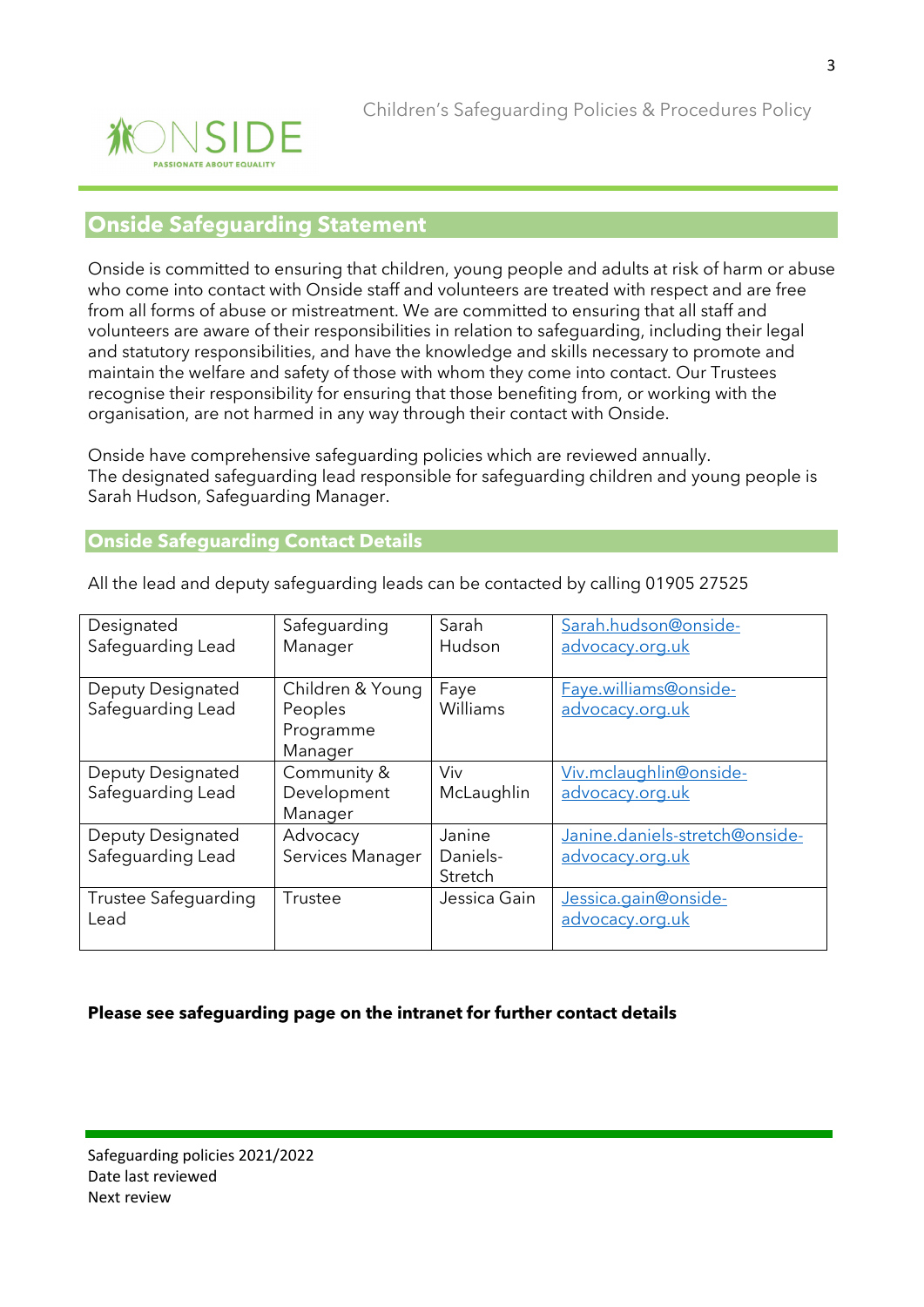

#### **Senior Leadership Team Contact Details**

In the absence of the Designated Safeguarding Lead, one of the Deputy Safeguarding Leads or a member of the Senior Leadership team will take on the responsibilities of the designated lead or deal with any escalation of specific safeguarding concerns.

All members of the Senior Leadership Team can be reached by telephoning the office on **01905 27525** during office hours 9am – 5pm Monday to Friday. Out of hours please contact **07810 185081**

| <b>Chief Executive</b> | Kate Harvey    | kate.harvey@onside-advocacy.org.uk    |  |  |
|------------------------|----------------|---------------------------------------|--|--|
| Director of Services   | Alice Braddick | alice.braddick@onside-advocacy.org.uk |  |  |
| Director of Resources  | Emma Thompson  | emma.thompson@onside-advocacy.org.uk  |  |  |
| Head of Finance        | Amy McGann     | amy.mcgann@onside-advocacy.org.uk     |  |  |
| C & D Manager          | Viv Mclaughlin | viv.mclaughlin@onside-advocacy.org.uk |  |  |

#### **If you are worried about someone's immediate safety or health, please call the relevant emergency services on 999**

### **Key Contacts**

#### **Local Authority Safeguarding Contact details**

#### **Worcestershire**

#### To report a **Child Protection** concern

 $*$  If you have an immediate concern about the safety and welfare of a child, please phone the Family Front Door directly on **01905 822666**. You will be required to submit the information on a referral form as per the Worcestershire Children First procedure. Please see link below

[https://www.worcestershire.gov.uk/info/20641/are\\_you\\_a\\_professional\\_and\\_worried\\_ab](https://www.worcestershire.gov.uk/info/20641/are_you_a_professional_and_worried_about_child) out child Scroll halfway down the page and click on "referral to social" care button. Please note you may need to create an account depending on the type of referral you need to submit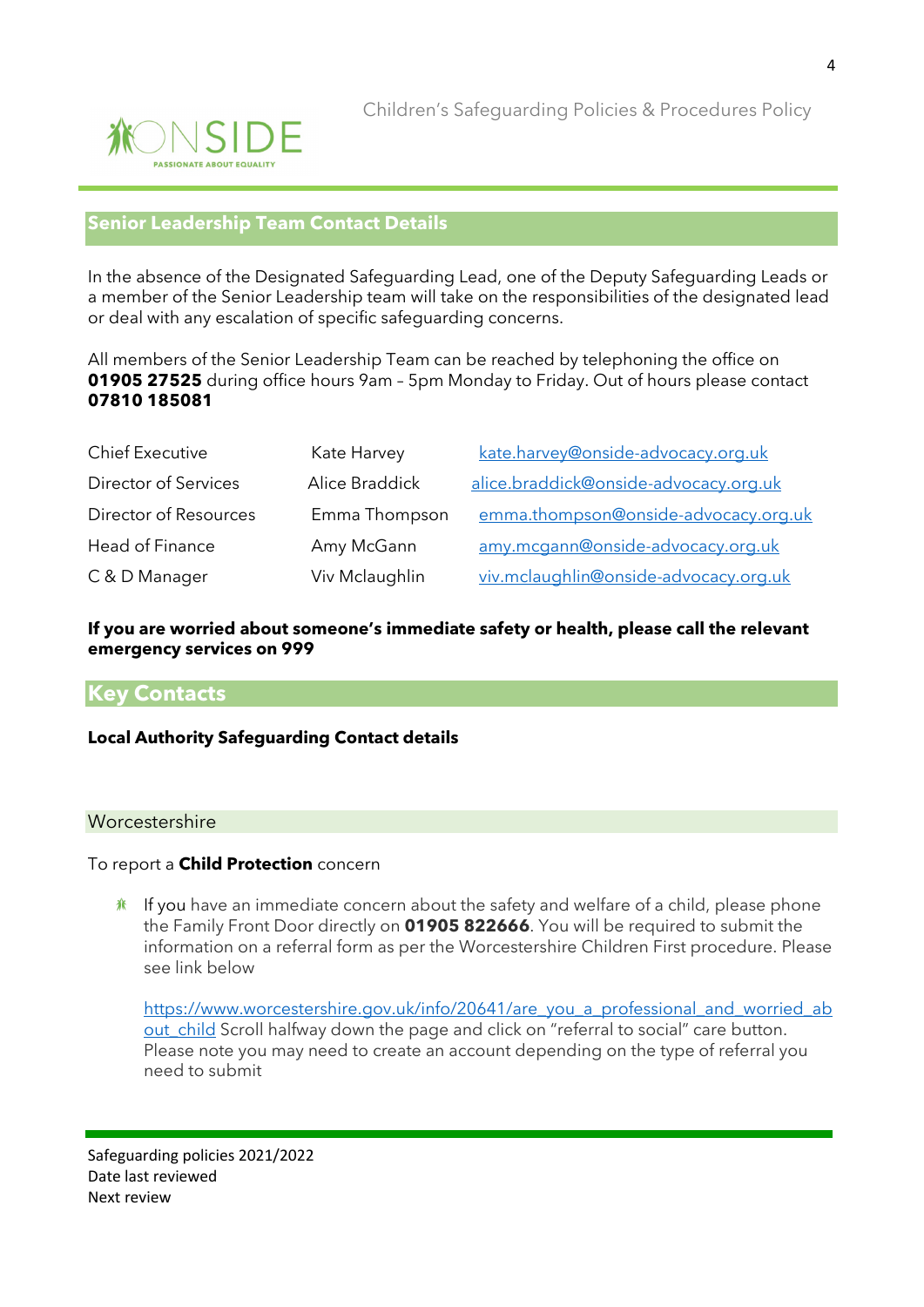

Children's Safeguarding Policies & Procedures Policy

- $*$  Before making a referral please refer to the levels of need guidance by following the link below [http://www.worcestershire.gov.uk/downloads/file/7962/levels\\_of\\_need\\_guidance\\_forme](http://www.worcestershire.gov.uk/downloads/file/7962/levels_of_need_guidance_formerly_threshold_guidance) rly threshold quidance
- $*$  If you have a child protection concern outside of normal office hours please contact the out of hours emergency duty team (EDT) telephone **01905 768020**

#### Herefordshire

#### To report a **Child Protection** concern

 $*$  If you think that a child has been harmed or is being neglected, contact the Multi Agency Safeguarding Hub (MASH) on **01432 260800.** Outside of normal office hours please contact **01905 768020** when MASH is unavailable

#### Birmingham

#### To report a **Child Protection** concern

- **Monday to Thursday: 8:45am to 5:15pm** Friday: 8:45am to 4:15pm Telephone: **0121 303 1888**
- **Emergency out-of-hours** Telephone: 0121 675 4806 [https://www.birminghamchildrenstrust.co.uk/info/3/information\\_for\\_professionals/40/ref](https://www.birminghamchildrenstrust.co.uk/info/3/information_for_professionals/40/refer_a_child_who_you_re_concerned_about) er a child who you re concerned about

#### Warwickshire

To report a **Child Protection** concern

- **Before making a referral** please take a look at the **Threshold Document** to decide whether your concerns require a referral to Children's Social Care
- **For urgent concerns** if you have an urgent child protection concern and need to get in touch with us, call the MASH on **01926 414144**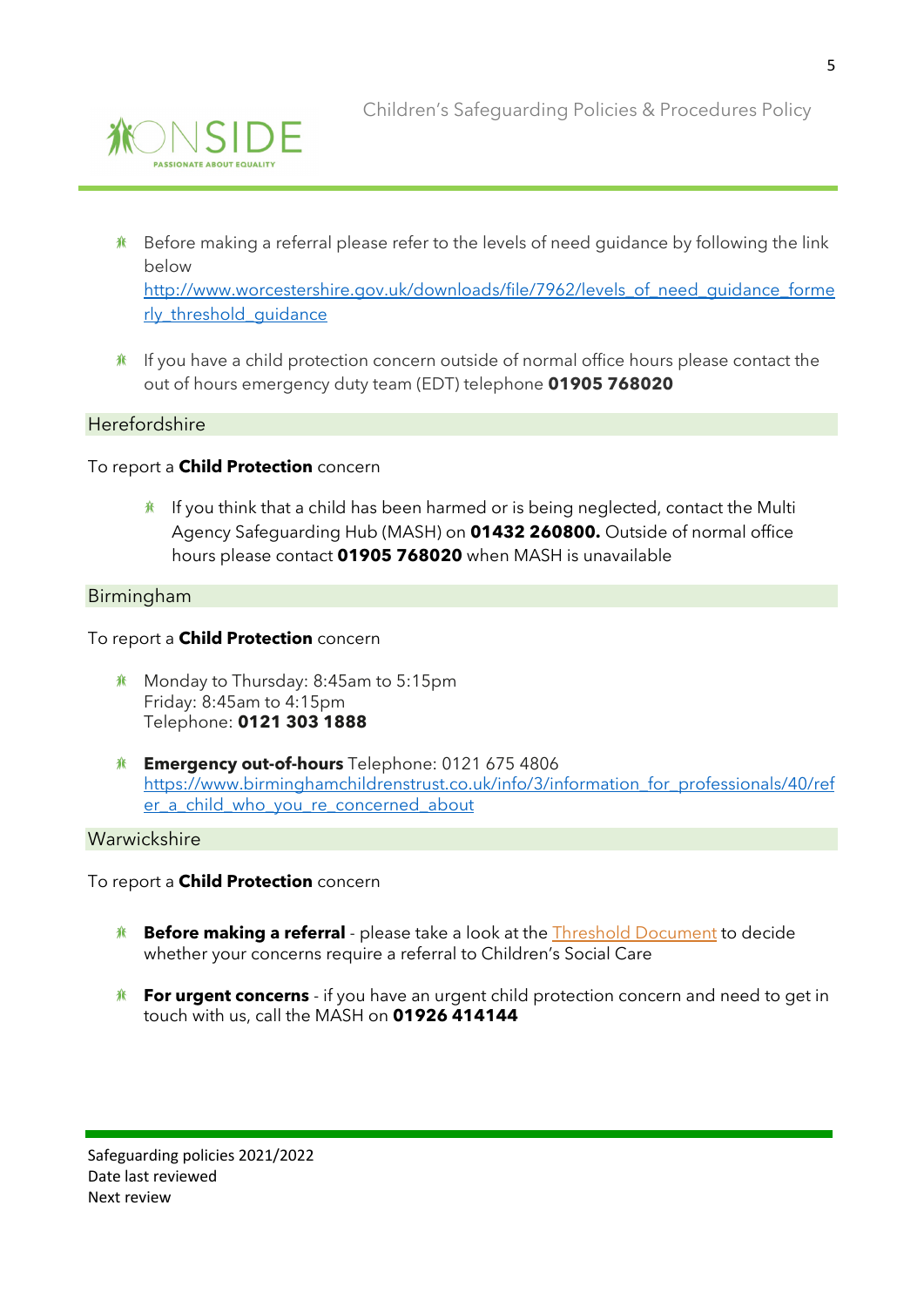

- Lines are open Monday to Thursday 9.00am 5:30pm & Friday 9.00am 5:00pmYou will then need to complete and return a [Multi-Agency Contact Form \(MAC\)](https://www.safeguardingwarwickshire.co.uk/downloads/MAC-2020-FINAL-23-9-20.docx) and send via email to the MASH team: Please email - [mash@warwickshire.gov.uk](mailto:mash@warwickshire.gov.uk)
- **Nut of hours** if you need to get in touch out of usual office hours, please contact the Emergency Duty Team immediately on **01926 886922**

#### Gloucestershire

To report a **Child Protection** concern

- **Telephone 01452 42 6565 during office hours** or email [childrenshelpdesk@gloucestershire.gov.uk](mailto:childrenshelpdesk@gloucestershire.gov.uk)
- Out of hours contact the emergency duty team on **01452 61 4194**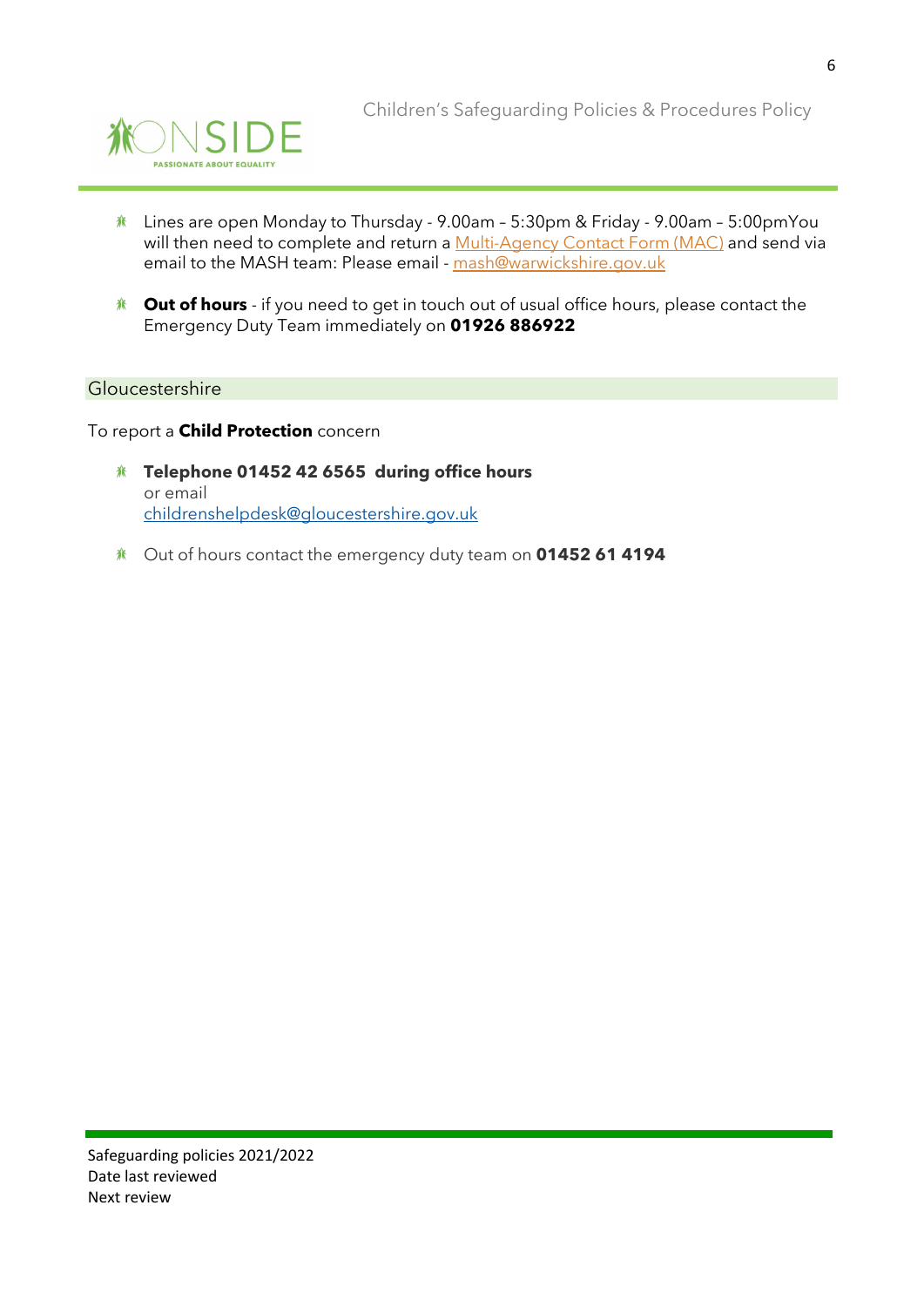

## **Onside Organisational Safeguarding Policy**

#### **Date of Policy: 1 January 2022 Date of last review: NA Date for next review: 1January 2023**

Related Policies: Code of Conduct, Safe Recruitment, Whistle Blowing, Health & Safety, Harassment & Bullying, Data Protection & Confidentiality, Privacy, Equality & Diversity, Staff Performance, Disciplinary, Criminal Records, Complaints Comments & Feedback, IT Internet & Social Media, Prevent policies (children and adults) Lone Working, Anti Bullying Policy.

Onside is committed to the welfare and safety of all children, young people, and adults it comes into contact with. Onside will take all reasonable steps to ensure that all people it works with are kept safe from all forms of harm or abuse. Onside are committed to promoting good practice and managing services in a way which promotes safety and reduces the risk of harm or abuse occurring. Onside will ensure that any allegations, disclosures of abuse or suspicions are dealt with appropriately and the child or adult at risk is supported.

## **Onside will ensure that**

All trustees, staff, volunteers, and people using our services are familiar with this policy

- **K** We will work with other agencies within the Safeguarding Framework for both children and adults
- $*$  We will work within our confidentiality policy and will gain permission from people using our services before sharing information about them with another agency (unless it is the referring agency), unless we are required by law to share it, or, unless the person using our service will come to harm if we do not share it
- **ALL** staff and volunteers are suitable to undertake work with children, young people, and adults, and that all reasonable steps are taken not to appoint someone who is disqualified from working with one of the above groups. (See Criminal records Policy) This will be done by the securing of two references and enhanced Disclosure & Barring Service checks which will be renewed every three years as a minimum. Onside staff are required to join the DBS Update Service and undertake an annual check
- $*$  All staff and volunteers are aware of the relevant policies relating to all aspects of safeguarding, through initial induction and on-going relevant training
- K All staff and volunteers will have appropriate training in relation to safequarding both children and adults as defined by the local safeguarding boards/service specification
- All staff and volunteers are aware of their obligations and legal responsibility to report **余** concerns to safeguarding or inappropriate behaviour and the process they should follow in the event of a concern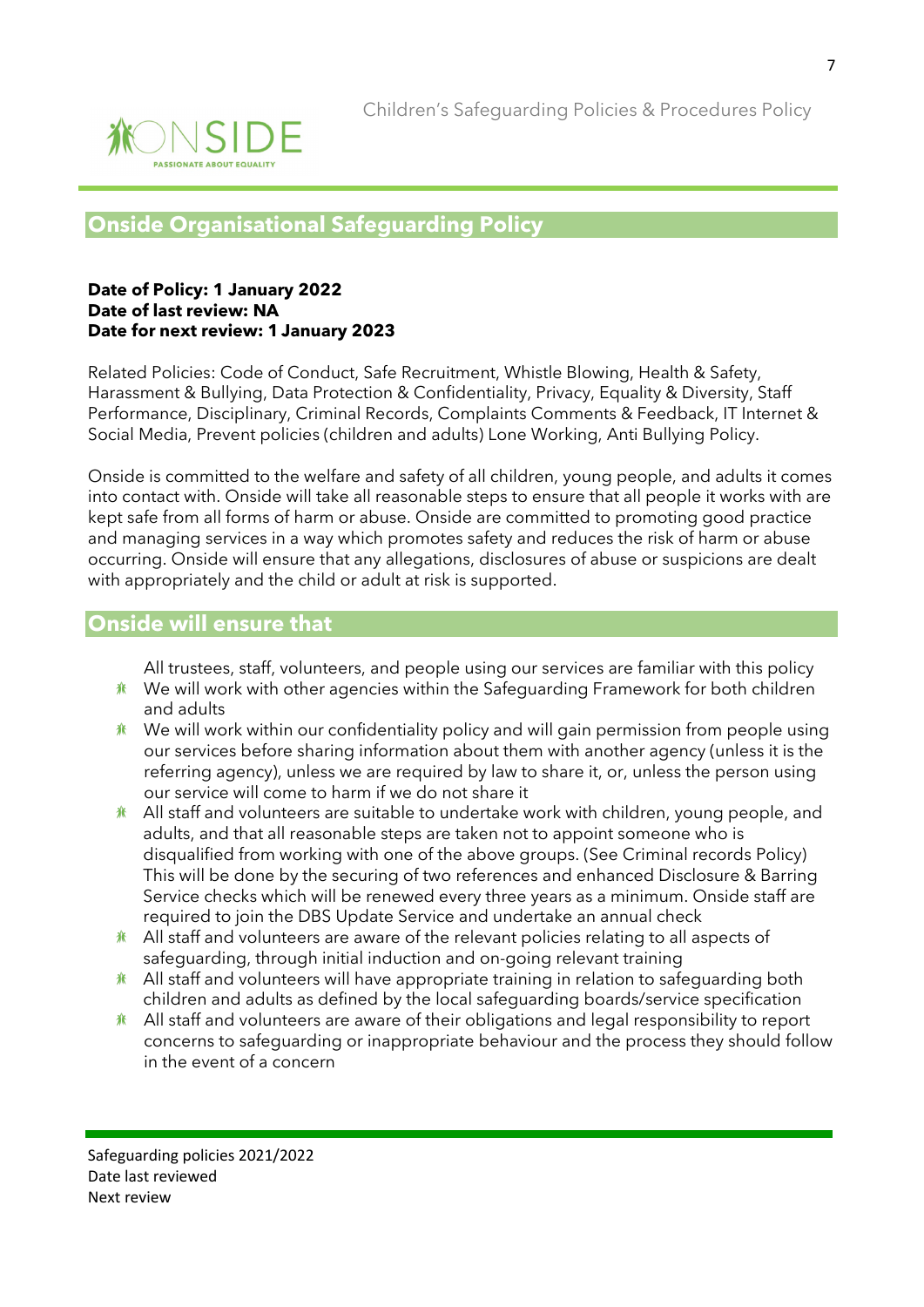

- $*$  All staff and volunteers are aware that they are expected to demonstrate understanding and respect, and always adhere to the Onside code of conduct
- $*$  All staff and volunteers will have the appropriate levels of support and supervision
- **\*** Trustees and the Senior Leadership Team will receive regular safequarding reports to ensure effective management of services. The organisation responds appropriately to any changes of legislation

## **Onside Child Protection Policy and Procedures**

These procedures are designed to provide a support framework for all staff and volunteers to ensure they recognise and respond to the safeguarding needs of children. These procedures are based on the West Midlands regional safeguarding procedures.

Working Together 2018 introduced a new requirement for Multi-Agency Safeguarding arrangements to replace local Safeguarding boards with a Safeguarding Children's Partnership Board. Responsibility for children's strategic safeguarding arrangements now lies jointly and equally with the Clinical Commissioning Group, Police, and the Local Authority. Although there have been changes to the governance for Safeguarding children, the procedures for reporting significant harm to children and young people remain the same.

This procedure applies to any paid member of staff, volunteer, or Trustee, who may be concerned about the safety and protection of a child. This procedure must be followed whenever an allegation is made that a child has been abused or when there is a suspicion that a child has been abused. Promises of confidentiality should not be given as this may conflict with the need to ensure the safety and welfare of the child. If the complainant is the child, questions should be kept to the minimum necessary to understand what is being alleged and leading questions should be avoided. The use of leading questions can cause problems for any subsequent investigation and or court proceedings.

A full record should be made as soon as possible of the nature of the allegation and any other relevant information using the safeguarding concern form.

Remember that you are not responsible for deciding whether abuse has occurred**. Onside staff and volunteers are not responsible for investigating an allegation,** that is the responsibility of the local authority child protection team following on from a referral.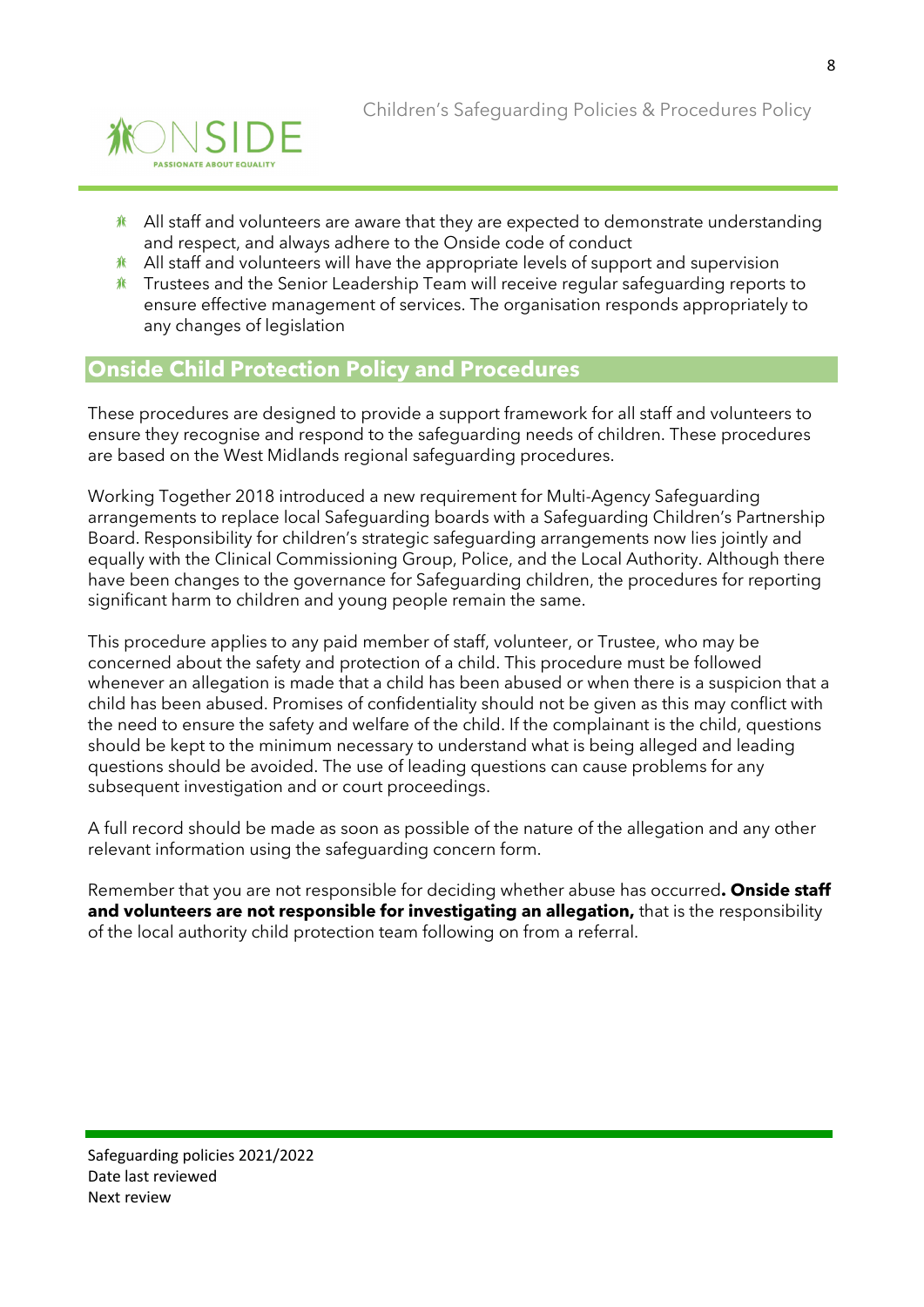

## **Purpose and aim of this procedure**

We aim to ensure those children who come into contact with Onside and any other children who may come to our attention, receive the protection, and support they need if they are at risk of abuse.

This procedure provides clear direction to Onside staff and volunteers at Onside who may have concerns that a child is in need of protection.

## **A child-centred approach to safeguarding**

A child centred approach is fundamental to safeguarding and promoting the welfare of every child. A child centred approach means keeping the child in focus when making decisions about their lives and working in partnership with them and their families.

All Onside staff and volunteers should follow the principles of the Children Acts 1989 and 2004 which state that the welfare of children is paramount and that they are best looked after within their families, with their parents playing a full part in their lives, unless compulsory intervention in family life is necessary.

Children may be vulnerable to neglect and abuse or exploitation from within their family and from individuals they come across in their day-to-day lives. These threats can take a variety of different forms, including sexual, physical and emotional abuse; neglect; exploitation by criminal gangs and organised crime groups; trafficking; online abuse; sexual exploitation and the influences of extremism leading to radicalisation. Whatever the form of abuse or neglect, staff and volunteers should always put the needs of children first when determining what action to take. (Working Together to Safeguard Children July 2018)

## **Types of Abuse**

#### Physical Abuse

Deliberately physically hurting a child. This might take a variety of different forms, including hitting, pinching, shaking, throwing, poisoning, burning, or scalding, drowning or suffocating a child.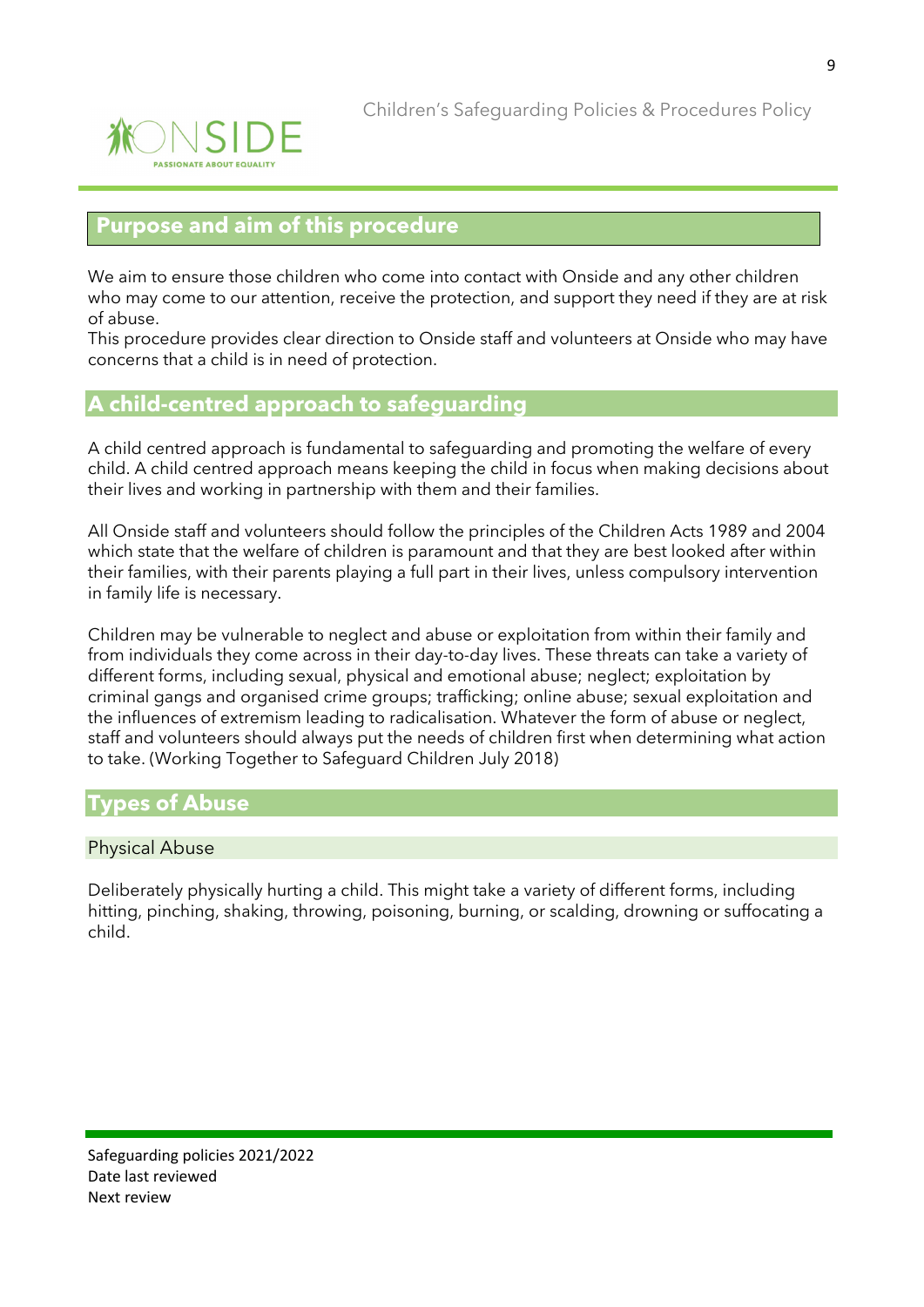

Physical abuse can happen in any family, but children may be more at risk if their parents have problems with drugs, alcohol, or their mental health or if they live in a home where domestic abuse happens. Babies and disabled children also have a higher risk of suffering physical abuse.

Physical harm may also be caused when a parent or carer fabricates the symptoms of, or deliberately induces, illness in a child. Physical abuse can also occur outside of the family environment.

Some of the following signs may be indicators of physical abuse

- Children with frequent injuries
- **K** Children with unexplained or unusual fractures or broken bones
- **K** Children with unexplained: bruises or cuts; burns or scalds; or bite marks

#### Emotional Abuse

The persistent emotional maltreatment of a child. It is also sometimes called psychological abuse and it can have severe and persistent adverse effects on a child's emotional development. Although the effects of emotional abuse might take a long time to be recognisable, staff will be in a position to observe it, for example, in the way that a parent interacts with their child. Emotional abuse may involve deliberately telling a child that they are worthless, or unloved and inadequate. It may include not giving a child opportunity to express their views, deliberately silencing them or 'making fun' of what they say or how they communicate. Emotional abuse may involve serious bullying, this could include online bullying through social networks, online games or mobile phones by a child's peers.

Some of the following signs may be indicators of emotional abuse

- **\*** Children who are excessively withdrawn, fearful, or anxious about doing something wrong
- **\*** Parents or carers who withdraw their attention from their child, giving the child the 'cold shoulder'
- **K** Parents or carers blaming their problems on their child
- $*$  Parents or carers who humiliate their child, for example, by name-calling or making negative comparisons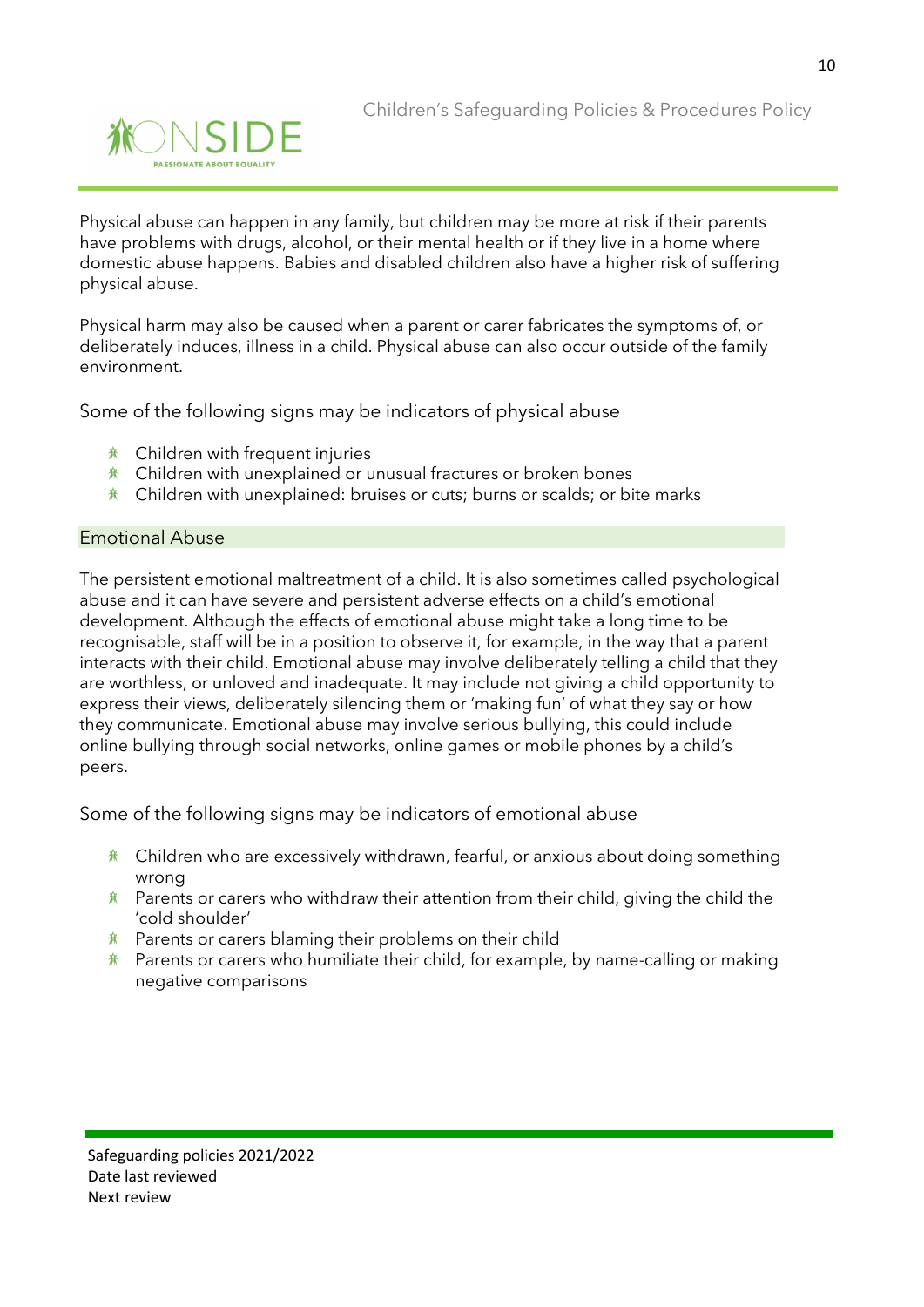

#### Sexual Abuse

Sexual abuse is any sexual activity with a child. You should be aware that many children and young people who are victims of sexual abuse do not recognise themselves as such. A child may not understand what is happening and may not even understand that it is wrong. Sexual abuse can have a long-term impact on mental health.

Sexual abuse may involve physical contact, including assault by penetration (for example, rape or oral sex) or non-penetrative acts such as masturbation, kissing, rubbing and touching outside clothing. It may include non-contact activities, such as involving children in the production of sexual images, forcing children to look at sexual images or watch sexual activities, encouraging children to behave in sexually inappropriate ways or grooming a child in preparation for abuse (including via the internet). Sexual abuse is not solely perpetrated by adult males. Women can commit acts of sexual abuse, as can other children.

Some of the following signs may be indicators of sexual abuse

- $*$  Children who display knowledge or interest in sexual acts inappropriate to their age
- **K** Children who use sexual language or have sexual knowledge that you wouldn't expect them to have
- $*$  Children who ask others to behave sexually or play sexual games
- $*$  Children with physical sexual health problems, including soreness in the genital and anal areas, sexually transmitted infections, or underage pregnancy

#### **Neglect**

Defined as a pattern of failing to provide for a child's basic needs, whether it be providing adequate food, clothing, hygiene, supervision, or shelter. It is likely to result in the serious impairment of a child's health or development.

Children who are neglected often also suffer from other types of abuse. It is important that staff remain alert and do not miss opportunities to take timely action. However, while you may be concerned about a child, neglect is not always straightforward to identify.

Neglect may occur if a parent becomes physically or mentally unable to care for a child. A parent may also have an addiction to alcohol or drugs, which could impair their ability to keep a child safe or result in them prioritising buying drugs, or alcohol, over food, clothing or warmth for the child. Neglect may occur during pregnancy as a result of maternal drug or alcohol abuse.

Some of the following signs may be indicators of neglect

- $*$  Children who are living in a home that is indisputably dirty or unsafe
- $*$  Children who are left hungry or dirty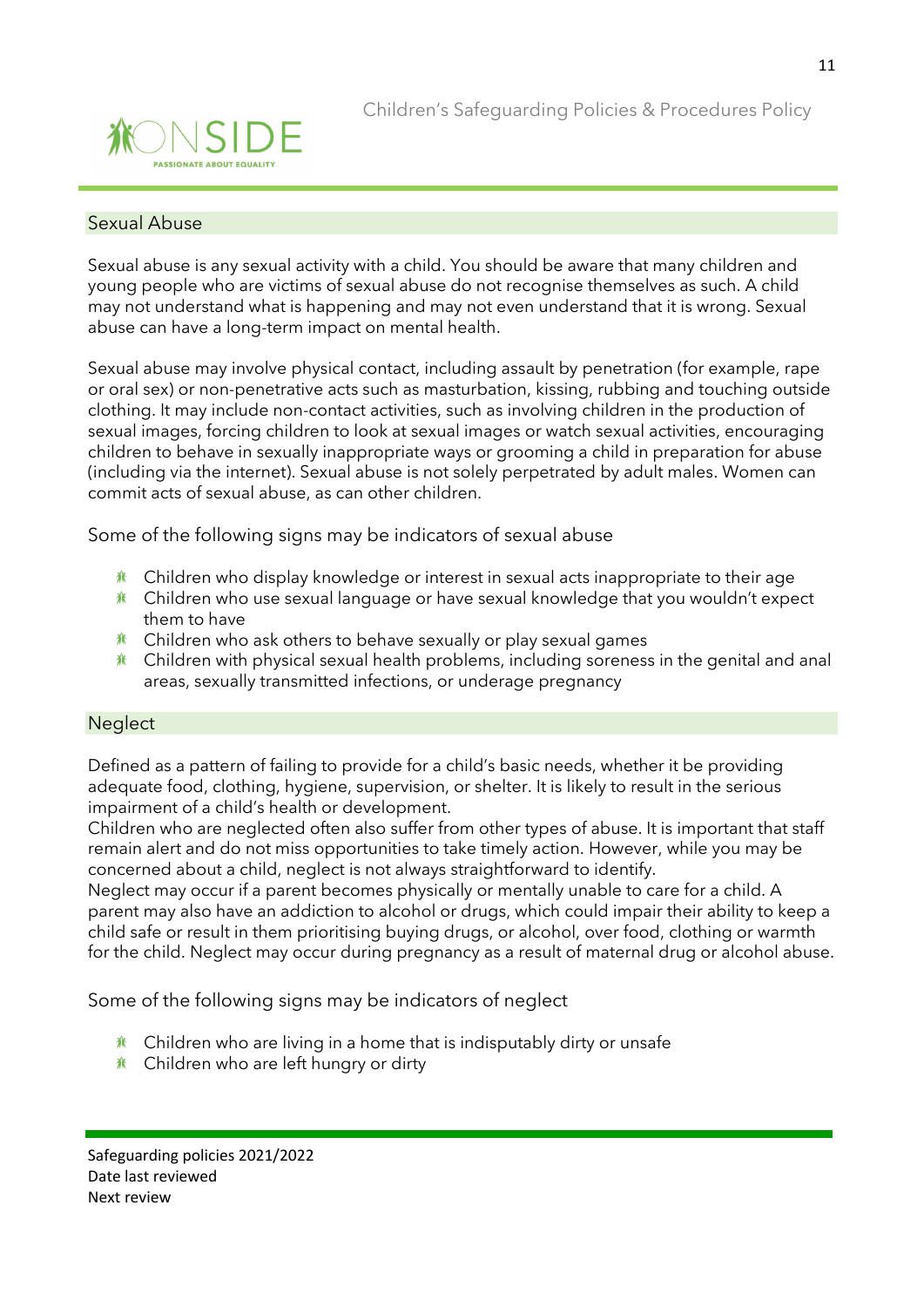

Children's Safeguarding Policies & Procedures Policy

- $*$  Children who are left without adequate clothing, e.g., not having a winter coat
- $*$  Children who are living in dangerous conditions, i.e., around drugs, alcohol, or violence
- **K** Children who are often angry, aggressive, or self-harm
- **K** Children who fail to receive basic health care
- $*$  Parents who fail to seek medical treatment when their children are ill or are injured

#### Domestic Abuse

Domestic abuse can be defined as an incident or pattern of incidents of controlling, coercive, threatening, degrading and violent behavior, including sexual violence, in the majority of cases by a partner or ex-partner, but also by a family member or carer as well as peer to peer. It is very common and in the vast majority of cases it is experienced by women and is perpetrated by men.

Domestic abuse can include, but is not limited to, the following

- $*$  Coercive control (a pattern of intimidation, degradation, isolation and control with the use or threat of physical or sexual violence)
- Psychological and/or emotional abuse
- Physical or sexual abuse
- $*$  Financial or economic abuse
- $*$  Harassment and stalking
- Online or digital abuse

Key Changes to the new Domestic Abuse Act include

- **A** A legal definition of domestic abuse which recognizes children as victims in their own right
- $*$  A legal duty on councils to fund support for survivors in safe accommodation (removing the word / term refuge)
- $*$  A ban on abusers using a defence of rough sex
- $*$  New protections in the family and civil courts for survivors (including ban on cross examination by alleged abusers, separate waiting rooms, exits etc.)
- $*$  A ban on GP's charging for medical evidence of domestic abuse
- $*$  A guarantee that all survivors will be in priority need category for housing and will be able to keep a secure tenancy in social housing if they need to escape an abuser
- $*$  Introduction of new criminal offences including post separation coercive control, nonfatal strangulation, threats to disclose private sexual messages

The full statutory guidance can be access here [Statutory definition of domestic abuse factsheet -](https://www.gov.uk/government/publications/domestic-abuse-bill-2020-factsheets/statutory-definition-of-domestic-abuse-factsheet) [GOV.UK \(www.gov.uk\)](https://www.gov.uk/government/publications/domestic-abuse-bill-2020-factsheets/statutory-definition-of-domestic-abuse-factsheet)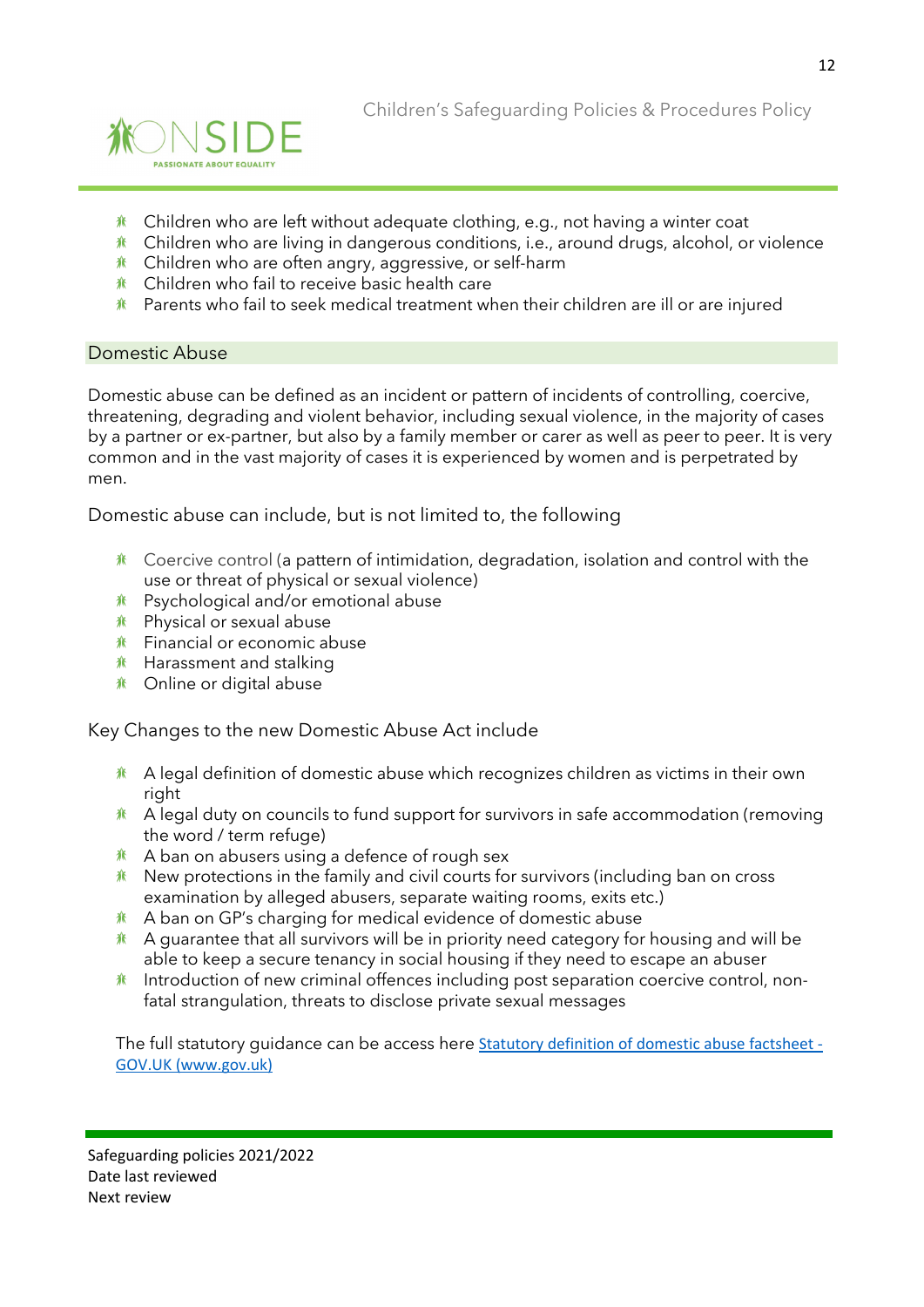

## **Contextual Safeguarding**

In 2018, the Department for Education updated the *Working Together to Safeguard Children guidance* which says as well as threats to the welfare of children from within their families, children may be vulnerable to abuse or exploitation from outside their families. These extrafamilial threats might arise at school and other educational establishments, from within peer groups, or more widely from within the wider community and/or online. These threats can take a variety of different forms and children can be vulnerable to multiple threats, including: exploitation by criminal gangs and organised crime groups such as county lines; trafficking, online abuse; sexual exploitation and the influences of extremism leading to radicalisation. Extremist groups make use of the internet to radicalise and recruit and to promote extremist materials. The risks arising from situations outside the family interact with a wide range of needs such as social exclusion, poor physical and emotional health, barriers to learning, and SEND.

The growing sense that the current system of protection is not effective in meeting diverse needs and reducing risks is accompanied by an increase in understanding about adolescent development.

We should understand that risk can exist within peer groups and social networks as well as within families; We should avoid harmful assumptions about adolescent choices e.g. don't minimise the significance of adolescent choices, nor perceive them as adult 'lifestyle' choices; We should recognise and address the challenges involved in reducing adolescent risk and breaking cycles e.g. the challenge to engage adolescents in interventions and to support the full range of adolescent needs.

You can read more about Contextual Safeguarding here <https://www.contextualsafeguarding.org.uk/>

It is also important to understand the definitions of:

- <u>**<u></u>** ★ Child Sexual Exploitation</u>
- **K** Child Criminal Exploitation
- **K** Modern Day Slavery
- Gangs
- Organised Crime Groups (OCGs)
- **K** County Lines
- **<u><b><del></u>** € Cuckooing</u></u></del>
- Trafficked Children
- **K** Children and Young People Missing from Care
- **K** Forced Marriage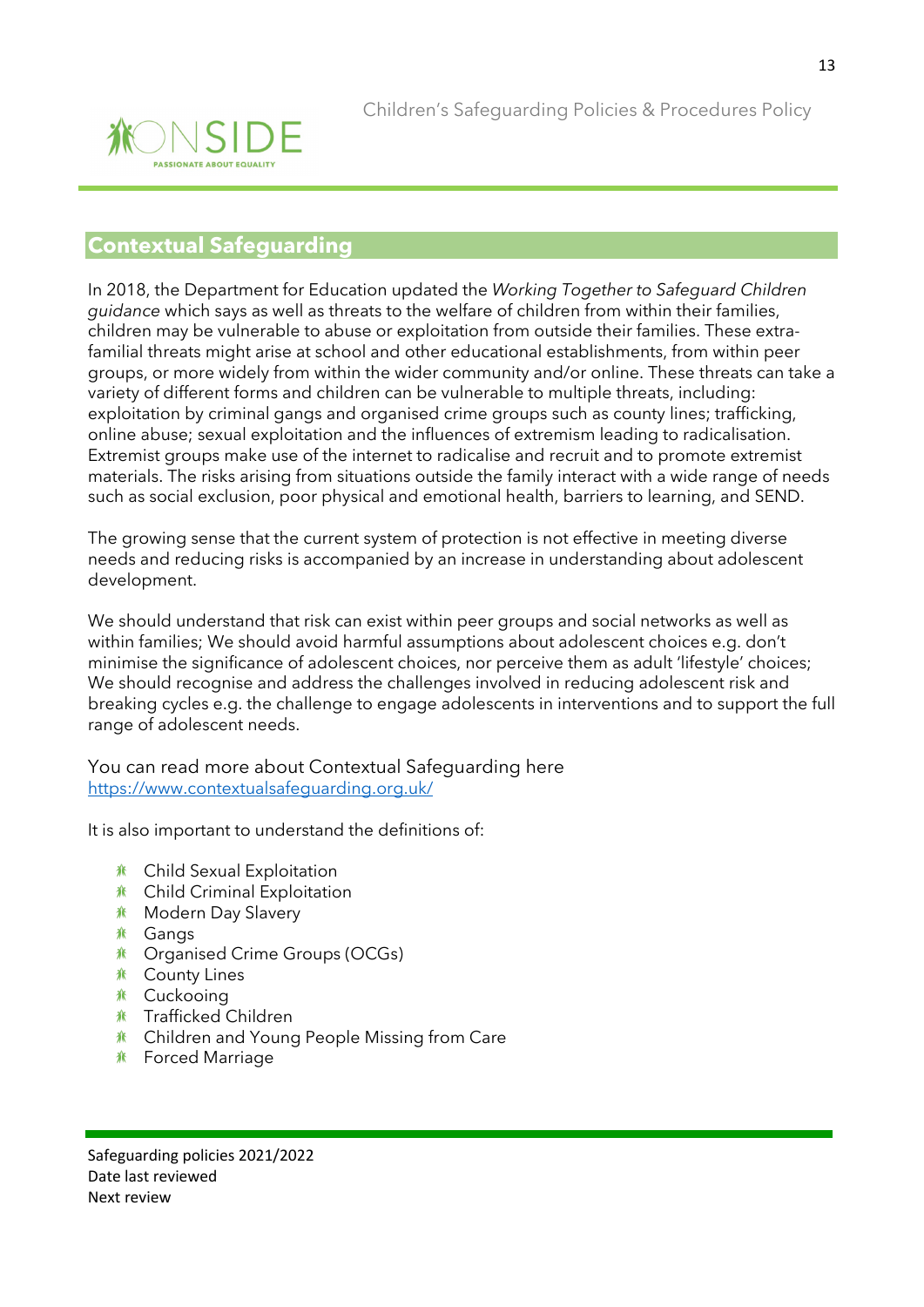

- **K** Honour Based Violence
- Female Genital Mutilation
- Radicalisation

This will enable you to be aware of the safeguarding complexities surrounding criminal exploitation, gang affiliation and organised criminality affecting children (0- to 18-year-olds), young people (18- to 25-year-olds) and vulnerable adults (over 25-year-olds).

## **Child Sexual Exploitation**

A form of sexual abuse where children are sexually exploited for money, power, or status. It can involve violent, humiliating and degrading sexual assaults. In some cases, young people are persuaded or forced into exchanging sexual activity for money, drugs, gifts, affection or status. Consent cannot be given, even where a child may believe they are voluntarily engaging in sexual activity with the person who is exploiting them. Child sexual exploitation doesn't always involve physical contact and can happen online. A significant number of children who are victims of sexual exploitation go missing from home, care, and education at some point.

Some of the following signs may be indicators of sexual exploitation

- $*$  Children who appear with unexplained gifts or new possessions
- $*$  Children who associate with other young people involved in exploitation
- **\*** Children who have older boyfriends or girlfriends
- $*$  Children who suffer from sexually transmitted infections or become pregnant
- $*$  Children who suffer from changes in emotional well-being
- **K** Children who misuse drugs and alcohol
- $*$  Children who go missing for periods of time or regularly come home late
- $*$  Children who regularly miss school or education or don't take part in education

## **Child Criminal Exploitation**

Child Criminal Exploitation has been defined within the Home Office Serious Violence Crime Strategy (2018) where an individual or group takes advantage of an imbalance of power to coerce, control, manipulate or deceive a child or young person under the age of 18 into any criminal activity (a) in exchange for something the victim needs or wants, and/or (b) for the financial or other advantage of the perpetrator or facilitator and/or (c) through violence or the threat of violence. The victim may have been criminally exploited even if the activity appears consensual. Child Criminal Exploitation does not always involve physical contact; it can also occur through the use of technology.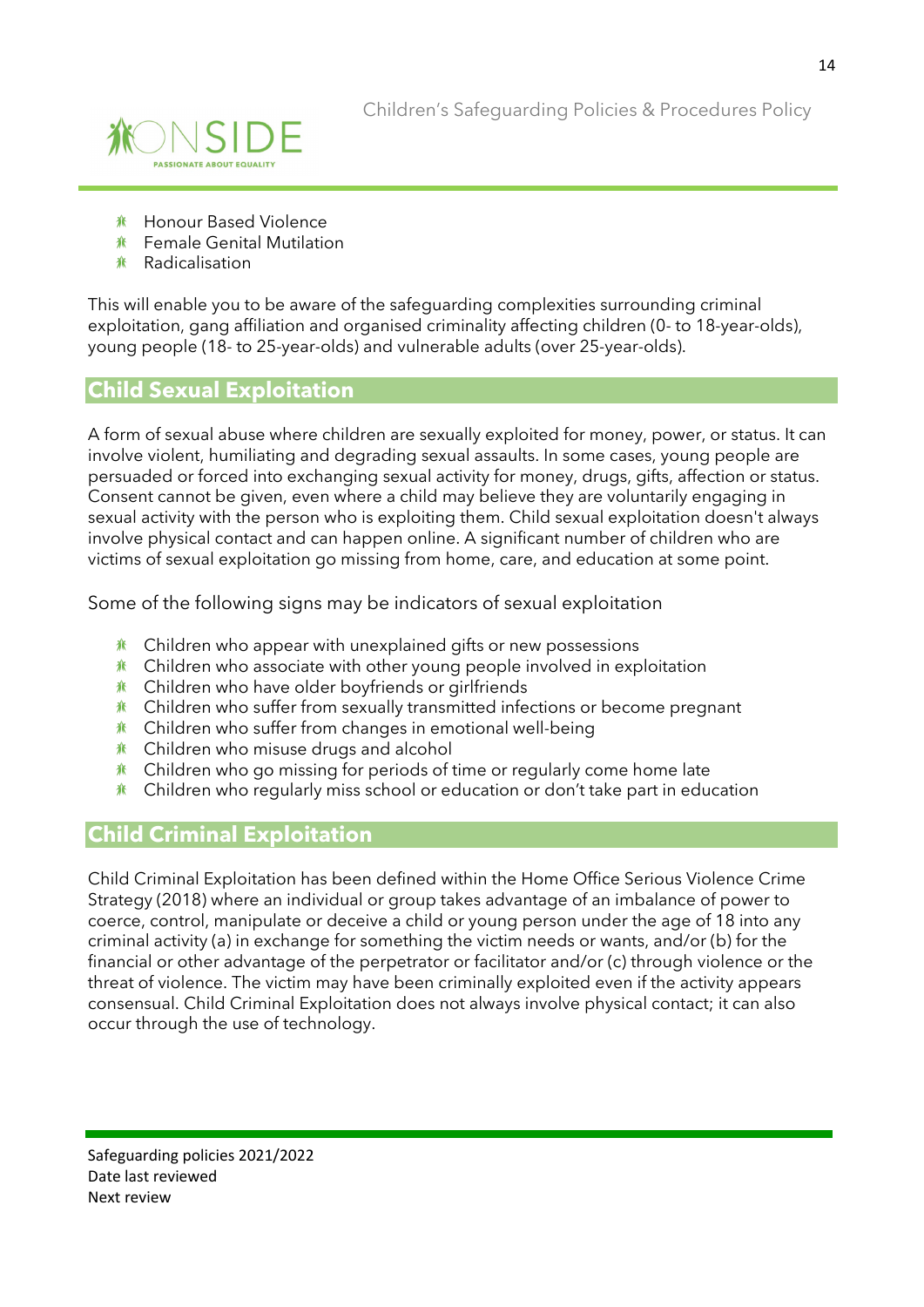

Staff need to be mindful that children who are criminally exploited should be seen as victims and not treated as criminals. They should also be treated through the lens of modern slavery and child safeguarding legislation and practice. It is important to remember that children, young people or adults being criminally exploited may be trafficked, especially if they are having their travel arranged or facilitated for the purpose of them being exploited.

In cases of criminal exploitation and gang affiliation we know that powerful, adult gang members recruit and arrange or facilitate the travel of children, young people (and vulnerable adults) for the purpose of them selling drugs, firearms or sex on their behalf. This is exploitation and is defined as such under the Modern-Day Slavery Act 2015 which includes**:** 

- **兼** Sexual exploitation
- $*$  Securing services etc. by force, threats or deception
- $*$  Securing services etc. from children and vulnerable persons
- $*$  It is important to note that perpetrators of criminal exploitation may themselves be children
- $*$  Young people or vulnerable adults who are criminally exploited and the victims of criminal exploitation may also be at risk of becoming perpetrators.

#### Modern day Slavery

The Modern-Day Slavery Act 2015 places a duty on local authorities, including services that are commissioned to give due regard to support people who are drawn into modern day slavery in which people are exploited for criminal gain.

#### Gangs

It is common for groups of children and young people to gather in public places to socialise. Crime and violence are not intrinsic to the identity or practice of peer groups. Although some peer group gatherings can lead to increased anti-social behaviour and youth offending, these activities should not be confused with the serious violence or criminal activity (such as drug dealing) of a street gang, or criminal activities or an organised crime group.

#### Street Gangs

A street gang can be described as a relatively durable, predominantly street-based group of children who see themselves (and are seen by others) as a discernible group for whom crime and violence is integral to the group's identity. A street gang will engage in criminal activity and violence and may lay claim over territory (not necessarily geographical but it can include an illegal economy territory), where they are in conflict with other similar gangs. These gangs have some form of identifying structure featuring a hierarchy usually based on age, physical strength,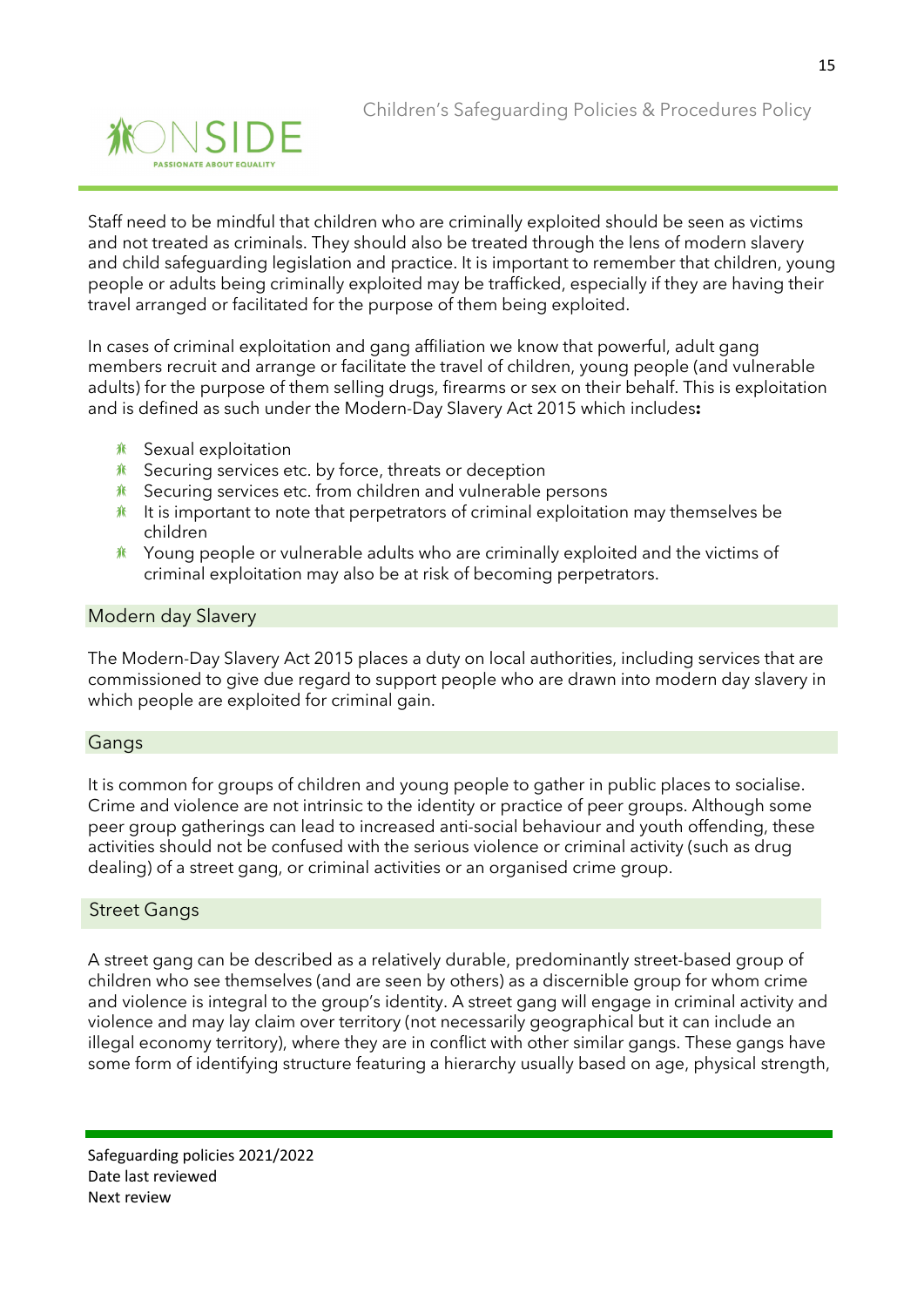

and propensity to violence or older sibling rank. Street gangs are loosely organised and may be affiliated to older criminals who are members of organised crime groups. Criminal exploitation and gang affiliation is likely to occur in street gangs. To become a gang member there may be certain rites a person will have to complete in order to become accepted as part of the gang. This may involve anti-social or criminal behaviour, substance misuse, sexual abuse/exploitation and/or violence.

#### Organised Crime Group (OCG)

An OCG is a group of individuals normally led by adults. Many of these groups are often loose networks of criminals that come together for a specific criminal activity, acting in different roles depending on their skills and expertise. This involves serious and organised criminality, where organised crime can be defined as serious crime planned, coordinated, and conducted by people working together on a continuing basis.

Their motivation is often, but not always, financial gain. OCG structures vary. Successful OCGs often consist of a durable core of key individuals. Around them is a cluster of subordinates, specialists, and other more transient members, plus an extended network of associates. Many groups are often loose networks of criminals. Collaboration is often reinforced by shared experiences (such as prison), or recommendation from trusted individuals. Others are bonded by family or cultural ties – some 'crime families' are precisely that.

Street gangs and OCGs are a socially and intentionally constructed group of individuals with attitudes, thinking and behaviours geared towards criminality. They will use violence and intimidation, social media, and weapons as 'tools of power' to violate, challenge and disrespect other gangs. They will also use this level of violence and intimidation against a child that refuses to do particular criminal activities. This may result in threats being made against a child's family, including threats towards siblings and wider family members, to coerce someone into criminal activity.

#### County Lines

County Lines is a term used to describe gangs and organised criminal networks involved in exporting illegal drugs into one or more importing areas within the UK, using dedicated mobile phone lines or other form of "deal line". They are likely to exploit children and vulnerable adults to move and store the drugs and money and they will often use coercion, intimidation, violence (including sexual violence) and weapons.

Both street gangs and OCGs criminally exploit children, young people and vulnerable adults to carry out illegal activity on their behalf. Gangs dealing drugs is not a new issue but the extent to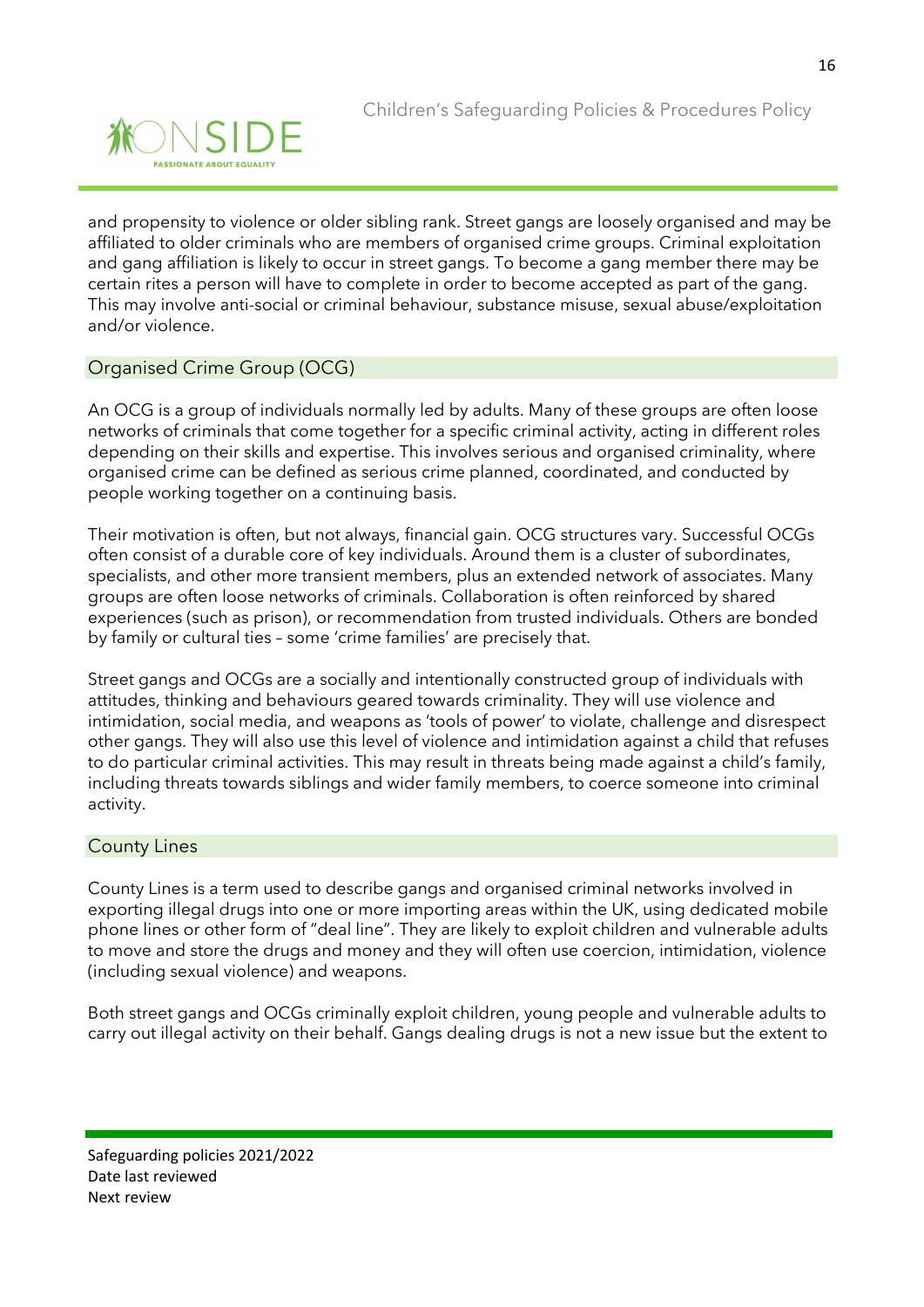

which criminal exploitation (often organised) of children and vulnerable adults, as well as the increasing use of violence, has become an inherent part of 'County Lines'.

Children, young people, and vulnerable adults can be exploited to be both consumer and runner. They may begin to consume the drugs they are asked to run or begin running in order to maintain their drug usage or those of their peers. This places them 'in debt' to the gang and so they are expected to either pay back by 'working' or else accumulate debt. The more debt the more control the gang has. Threats can vary from being beaten, or in more extreme cases stabbed and may involve indirect threats to harm family members.

#### **Cuckooing**

Cuckooing is likely to occur when gangs establish a base within a targeted location. They will typically take over the homes of local vulnerable adults by force or coercion in a practice referred to as "cuckooing". Some of the cuckooing signs to look out for include but are not limited to the following:

- $*$  People living in multi-occupancy or social housing properties
- $*$  Vulnerable people disengaging with support services
- **K** Drug users
- $*$  Individuals who are unwilling or scared to discuss what is happening at their property when the subject is raised with them
- $*$  Individuals who are isolated and lack family or other support networks

There is also the risk that babies and very young children may be living in properties that are being used by gangs which presents significant safeguarding risks.

#### Trafficked Children

Children may be trafficked into the UK from a number of different countries for a variety of different reasons. They can be trafficked a number of times and be subject to multiple forms of exploitation during their journey and once in the UK. Factors which can make children vulnerable to trafficking are varied and include such things as poverty, lack of education, discrimination and disadvantage, political conflict and economic transition and inadequate local laws and regulations.

Children of both UK and other citizenships are being trafficked internally within the UK for similar reasons to those outlined above, such as sexual and criminal exploitation. This can include unaccompanied asylum-seeking (UASC) children, who may appear to have entered the UK through legal channels but for whom this may have been part of their trafficking journey and will be exploited once within the UK.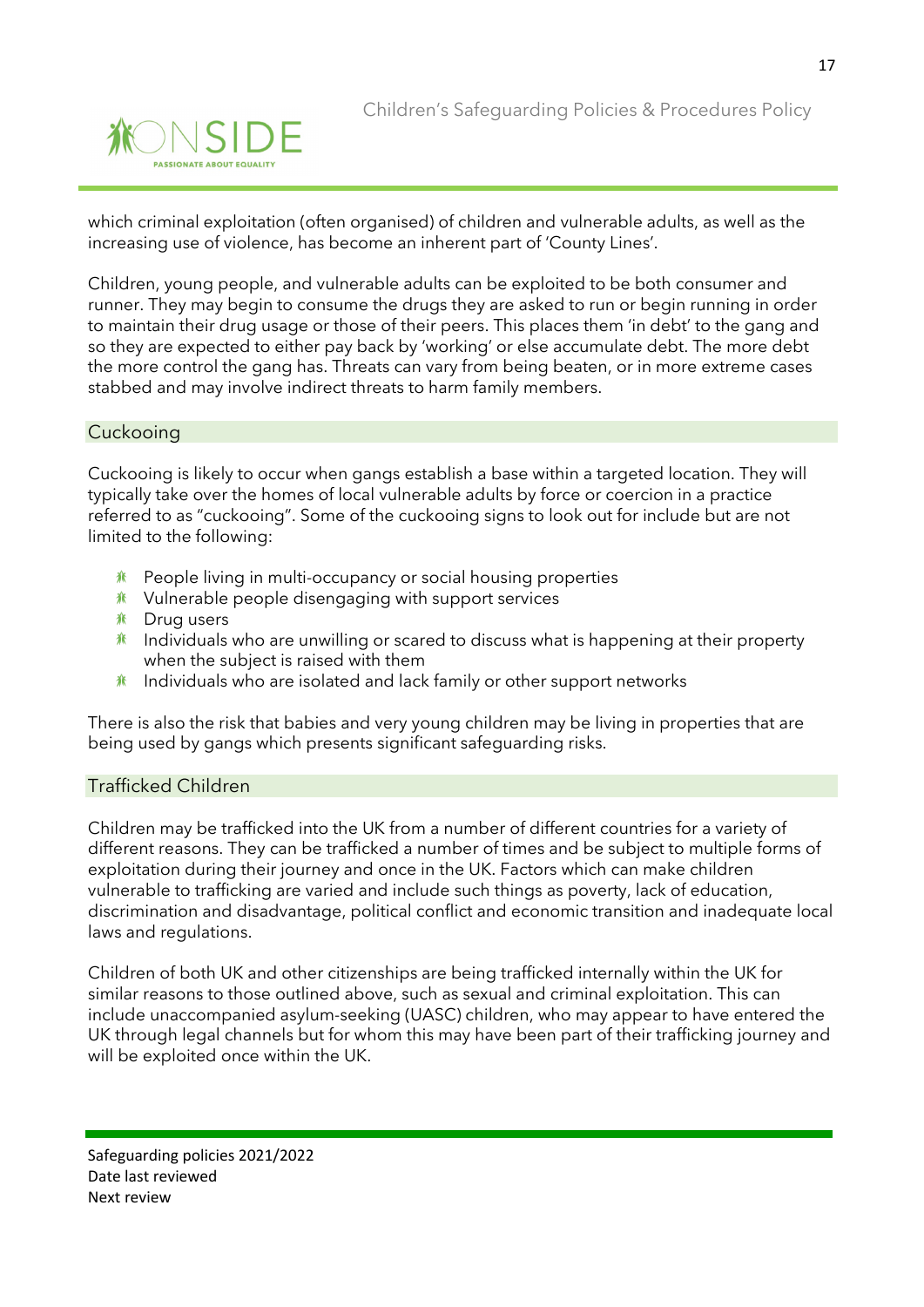

#### Children & Young People Missing from Home or Care

A missing person is defined as: "Anyone whose whereabouts cannot be established and where the circumstances are out of character, or the context suggests the person may be at risk of criminal activity or harm. When someone is categorised as missing, the police will investigate their disappearance and try to find and safeguard them. Under the Children Act 1989, the Police, working with Local Authority Children's Social Care services and other agencies, are responsible for making enquiries to safeguard and secure the welfare of any child within their area who is suffering (or is likely to suffer) significant harm.

#### Children Missing Education (CME)

All children, regardless of their circumstances, are entitled to an efficient, full-time education which is suitable to their age, ability, aptitude, and any special educational needs they may have.

Children missing education are children of compulsory school age who are not registered pupils at a school and are not receiving suitable education otherwise than at a school. Children missing education are at significant risk of underachieving, being victims of harm, exploitation, or radicalisation, and becoming NEET (not in education, employment or training) later in life. (Children Missing Education Statutory Guidance for Local Authorities September 2016) [Children missing education -](https://www.gov.uk/government/publications/children-missing-education) GOV.UK (www.gov.uk)

#### Forced Marriage

The Forced Marriage Unit defines forced marriage as:

"A forced marriage is where one or both people do not (or in cases of people with learning disabilities, cannot) consent to the marriage and pressure or abuse is used. It is an appalling and indefensible practice and is recognised in the UK as a form of violence against women and men, domestic/child abuse, and a serious abuse of human rights.

The pressure put on people to marry against their will can be physical (including threats, actual physical violence, and sexual violence) or emotional and psychological (for example, when someone is made to feel like they're bringing shame on their family). Financial gain can also be a factor. E.g., withholding of wages.

#### Honour Based Violence

This is a crime or incident which has or may have been committed to protect or defend the honour of the family and/or community. It is a term used to describe violence committed within the context of the extended family which is motivated by a perceived need to restore standing within the community, which is presumed to have been lost through the behaviour of the victim.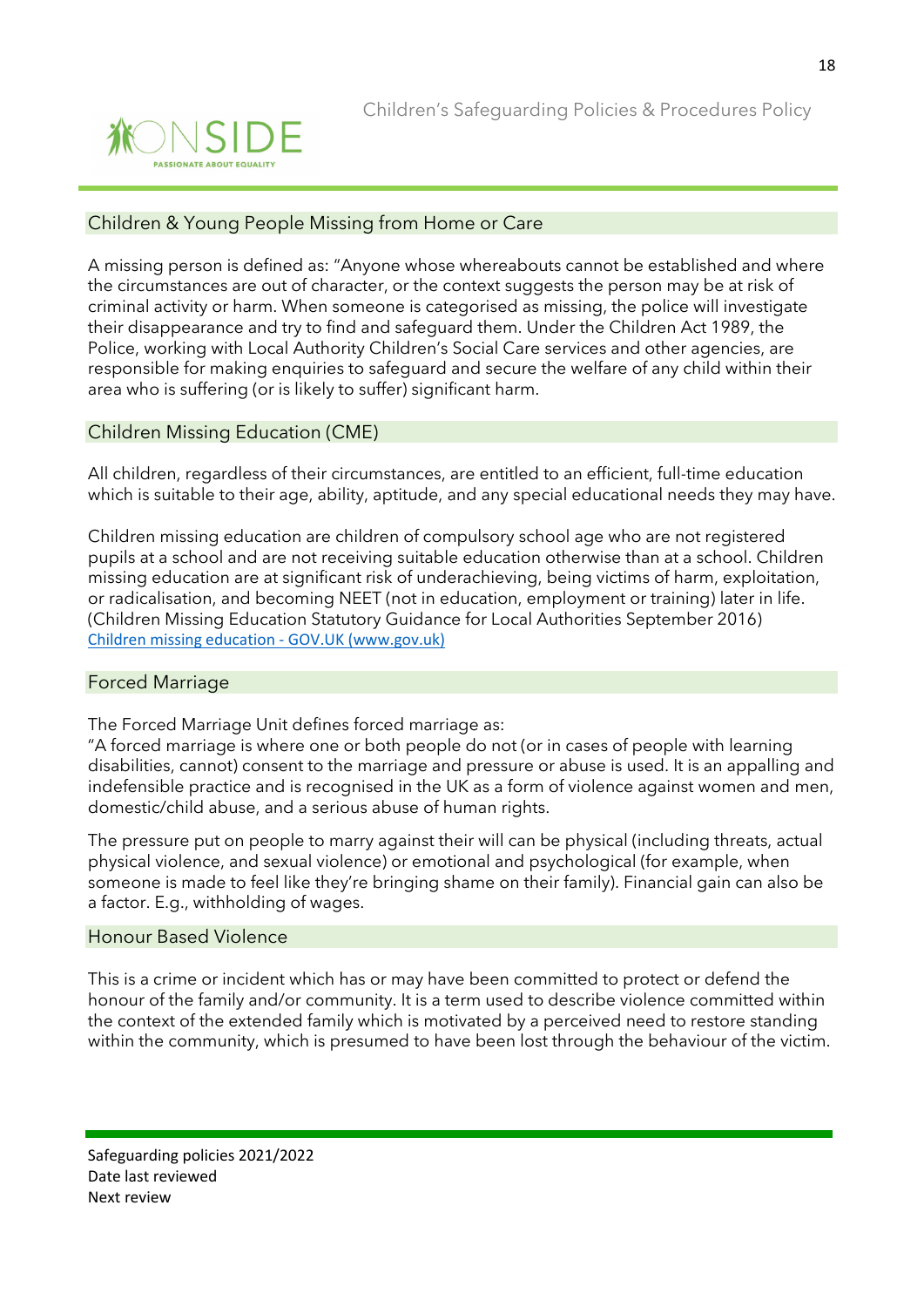



This domestic violence could include physical, sexual, emotional, or financial abuse or all of these.

The triggers around this may include:

- $*$  Having a relationship outside of an approved group
- $*$  Refusing an arranged marriage
- Loss of Virginity
- <u>*K*</u> Pregnancy
- $*$  Spending time without supervision of a family member
- **K** Attempting divorce
- $*$  Refusing to divorce when ordered to by family members
- Custody of children after divorce
- <u>**<u></u>** Reporting domestic violence</u>

This form of abuse requires an immediate response from both the police and children's/ adults social care as urgent action will need to take place to safeguard and protect the victims.

#### Female Genital Mutilation (FGM)

This is a procedure where the female genitals are deliberately cut, injured, or changed, but there's no medical reason for this to be done. It's also known as female circumcision or cutting, and by other terms, such as Sunna, Gudniin, Halalays, Tahur, Megrez and Khitan, among others. The age at which FGM is carried out varies. It may take place when a female baby is born /during childhood or adolescence or just before marriage /during pregnancy.

Sometimes religious, social, and cultural reasons are given to justify FGM, however it is a dangerous practice and is a form of child abuse and illegal in the UK, child protection procedures need to be initiated and a referral to the police is required.

#### Radicalisation

Radicalisation is the process through which a person comes to support or be involved in extremist ideologies. It can result in a person becoming drawn into terrorism and is a form of harm.

Extremism is vocal or active opposition to fundamental British values, including democracy, the rule of law, individual liberty and mutual respect and tolerance of different faiths and beliefs. It includes calls for the death of members of the British armed forces (HM Government, 2011).

The process of radicalisation may involve:

- $*$  Being groomed online or in person
- $*$  Exploitation, including sexual exploitation
- Psychological manipulation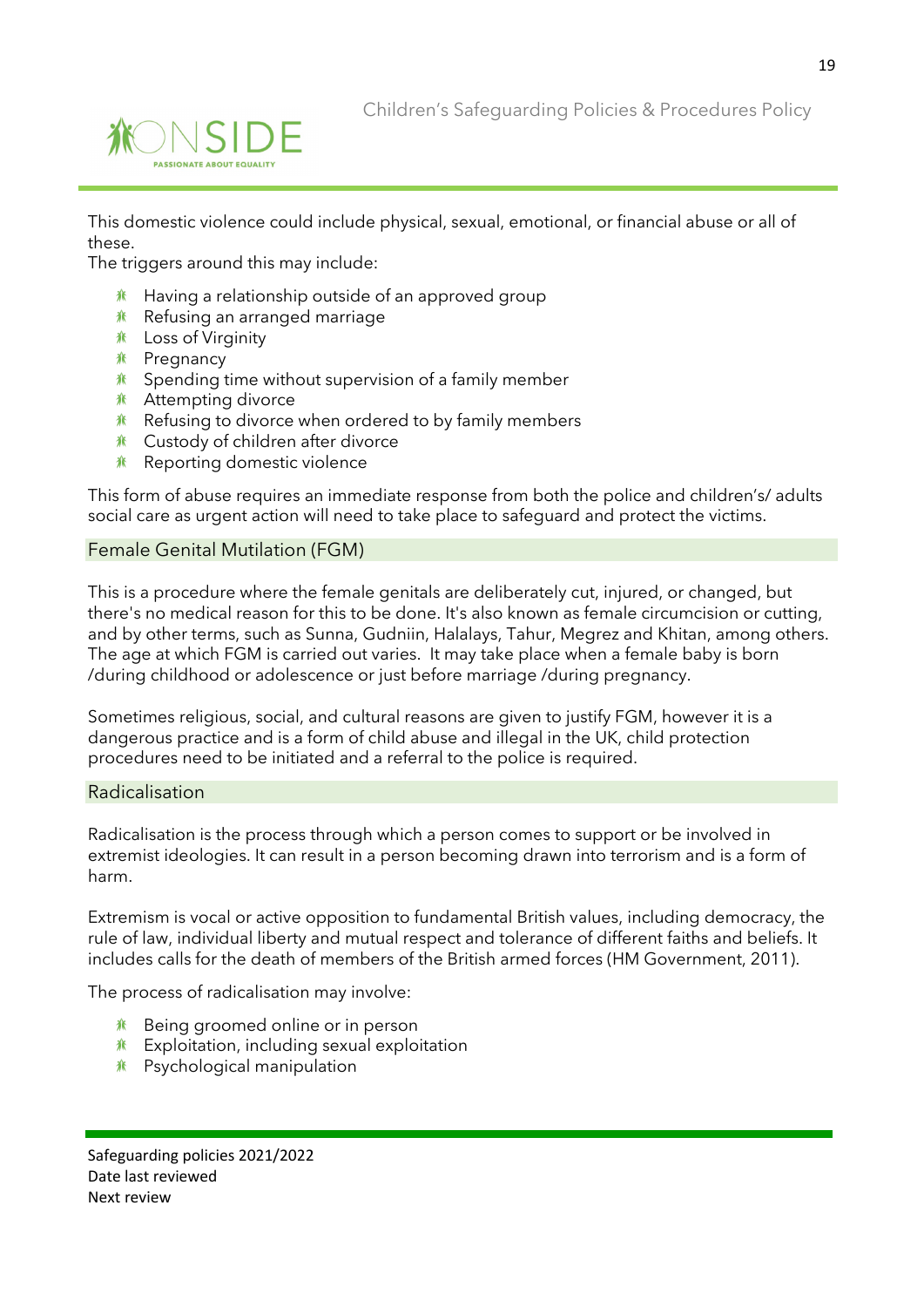

- $*$  Exposure to violent material and other inappropriate information
- $*$  The risk of physical harm or death through extremist acts

It happens gradually so children and young people who are affected may not realise what it is that they are being drawn into.

If a child or young person is being radicalised their day-to-day behaviour may become increasingly centred around an extremist ideology, group or cause. For example, they may:

- Spend increasing amounts of time talking to people with extreme views (this includes online and offline communication)
- $*$  Change their style of dress or personal appearance
- $*$  Lose interest in friends and activities that are not associated with the extremist ideology, group or cause
- $*$  Have material or symbols associated with an extreme cause
- $*$  Try to recruit others to join the cause

If you think a child or the people around them are involved in radicalisation and there is an immediate risk of harm, call the police straight away. Refer to the PREVENT policy on 26.

## **Recognising and Responding to Abuse**

#### Ways that abuse might be brought to your attention

- A child might make a direct disclosure about him or herself
- $*$  A child might make a direct disclosure about another child
- $*$  A child might offer information that is worrying but not a direct disclosure
- **A** A member of staff might be concerned about a child's appearance or behaviour or about the behaviour of a parent or carer towards a child
- $*$  A parent or carer might make a disclosure about abuse that a child is suffering or at risk of suffering
- $*$  A parent might offer information about a child that is worrying but not a direct disclosure.
- Child missing education

#### Responding to a child who has told you that he/she or another child is being abused

- **K** Stav calm
- **K** Listen carefully to what is said
- $*$  Find an appropriate early opportunity to explain that it is likely that the information will need to be shared with others – do not promise to keep secrets
- $*$  Tell the child that the matter will only be disclosed to those who need to know about it
- $*$  Allow the child to continue at her/his own pace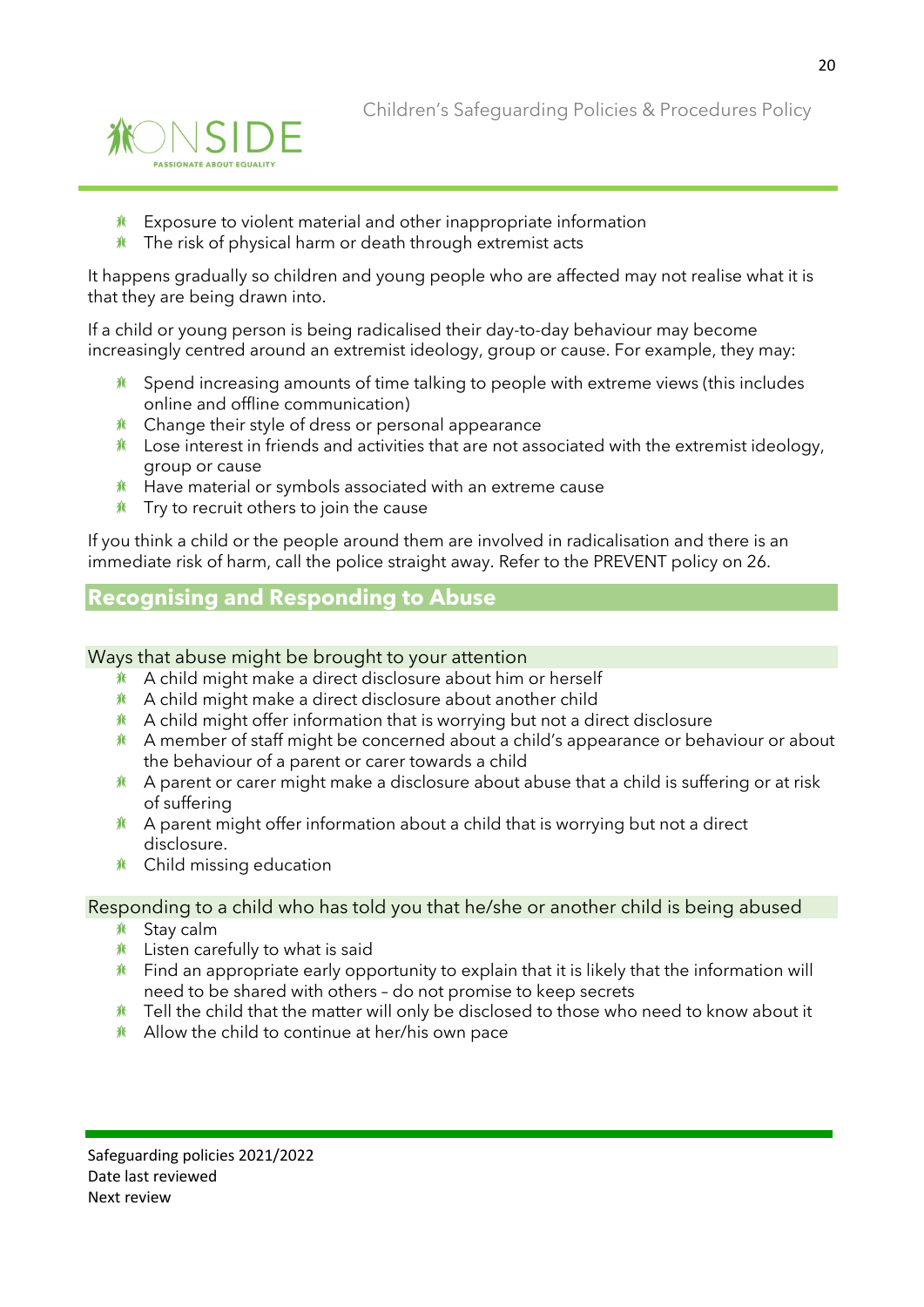

Children's Safeguarding Policies & Procedures Policy

- $*$  Ask questions for clarification only, and at all times avoid asking questions that suggest a particular answer (leading questions)
- $*$  Reassure the child that telling someone about it was the right thing to do
- $*$  Tell him/her that you now have to do what you can to keep him/her (or the child who is the subject of the allegation) safe
- $*$  Let the child know what you are going to do next and who else needs to know about it.
- $*$  Let the child tell his or her whole story. Don't try to investigate or quiz the child, but make sure that you are clear as to what he/she is saying
- Ask the child what he/she would like to happen as a result of what he/she has said, but **余** don't make or infer promises you can't keep
- **K** Record in writing as soon as possible what was said, using the child's own words. Include the date, time, any names mentioned, to whom the information was given and ensure it is included on the safeguarding concern form and this is date.

Helping a child in immediate danger or in need of emergency medical attention

- $*$  If the child is in immediate danger and is with you, remain with him/her and call the police
- $*$  If the child is elsewhere, contact the police and explain the situation to them
- $*$  If he/she needs emergency medical attention, call an ambulance and, while you are waiting for it to arrive, seek help from a first aider within the setting where you are working
- $*$  If the first aider is not available, use any first aid knowledge that you may have yourself to help the child
- $*$  You also need to contact your line manager or a designated safeguarding lead to let them know what is happening

A decision will need to be made about who should inform the child's family and the local authority children's social care department, and when they should be informed. If you have involved the police and/or the health services, they should be part of this decision. Consider the welfare of the child in your decision making as the highest priority.

#### Issues that will need to be considered are

- $*$  The child's wishes and feelings
- $*$  The parent's right to know (unless this would place the child or someone else in danger, or would interfere with a criminal investigation)
- $*$  The impact of telling or not telling the parent
- $*$  The current assessment of the risk to the child and the source of that risk
- $*$  Any risk management plans that currently exist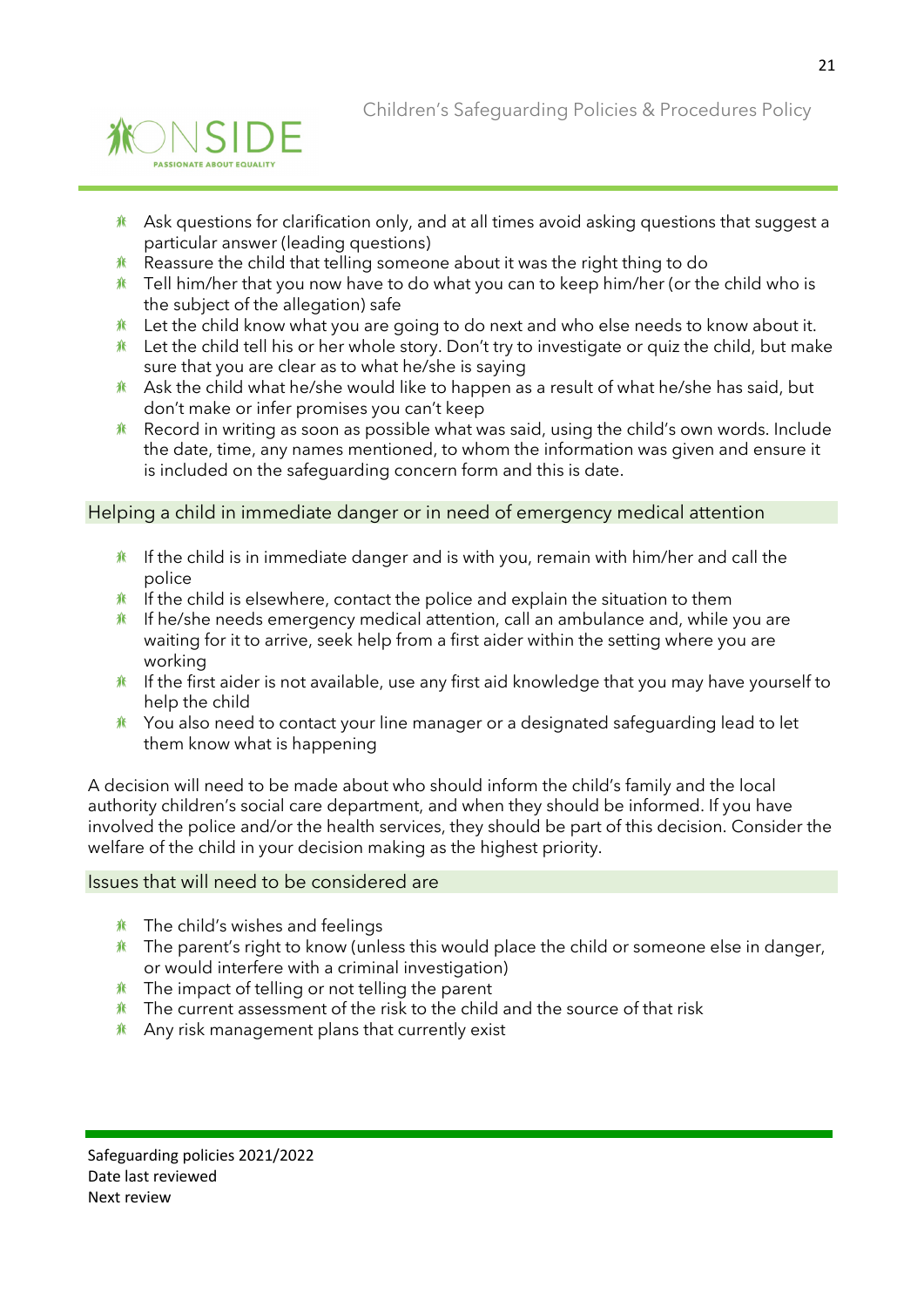

The safeguarding concern form should be signed and dated by all those involved in its completion and kept confidentially on the child's file. The name of the person making the notes should be written alongside each entry.

## **Reporting child protection concerns**

If a child is in need of emergency medical attention or in immediate danger, follow the procedure outlined above re helping a child in immediate danger or in need of emergency medical attention.

You should then take the steps set out below (keeping a record of your concerns) to ensure the concern is dealt with.

Once any immediate danger or emergency medical need has been dealt with, follow the steps set out at the end of this document. Local contact details for Child Protection teams are included within these policy and procedures on page 4.

All staff should discuss any concerns with their line manager initially. The line manager may seek further specialist guidance. In the absence of their line manager staff should contact either the Onside Designated Safeguarding Lead (DSL) or Deputy Designated Safeguarding Leads (DDSL) and if the DSL or no DDSL`s are available please contact a member of the Senior Leadership Team (SLT). All contact details are available within these policies and procedures on page 4.

#### Keeping a record of your concerns

Make some brief notes as soon as possible after the conversation

- $*$  Do not destroy the original notes in case they are needed by a court of law
- $*$  Record the date, time, place and any noticeable non-verbal behaviour and the words
- $*$  Indicate the position of any bruising or other injury on the body map diagram that can be found within the safeguarding concern form
- $*$  Record statements and observations rather than interpretations or assumptions
- $*$  Record if carer/others have been informed of the concerns, their responses and or if they have not been informed, why you felt this was an appropriate course of action
- $*$  All the information outlined above should be recorded on a safeguarding concern form

#### Role of the line manager

The role of the line manager is to support the member of staff, trustee or volunteer involved with the incident and to ensure the correct procedures are followed.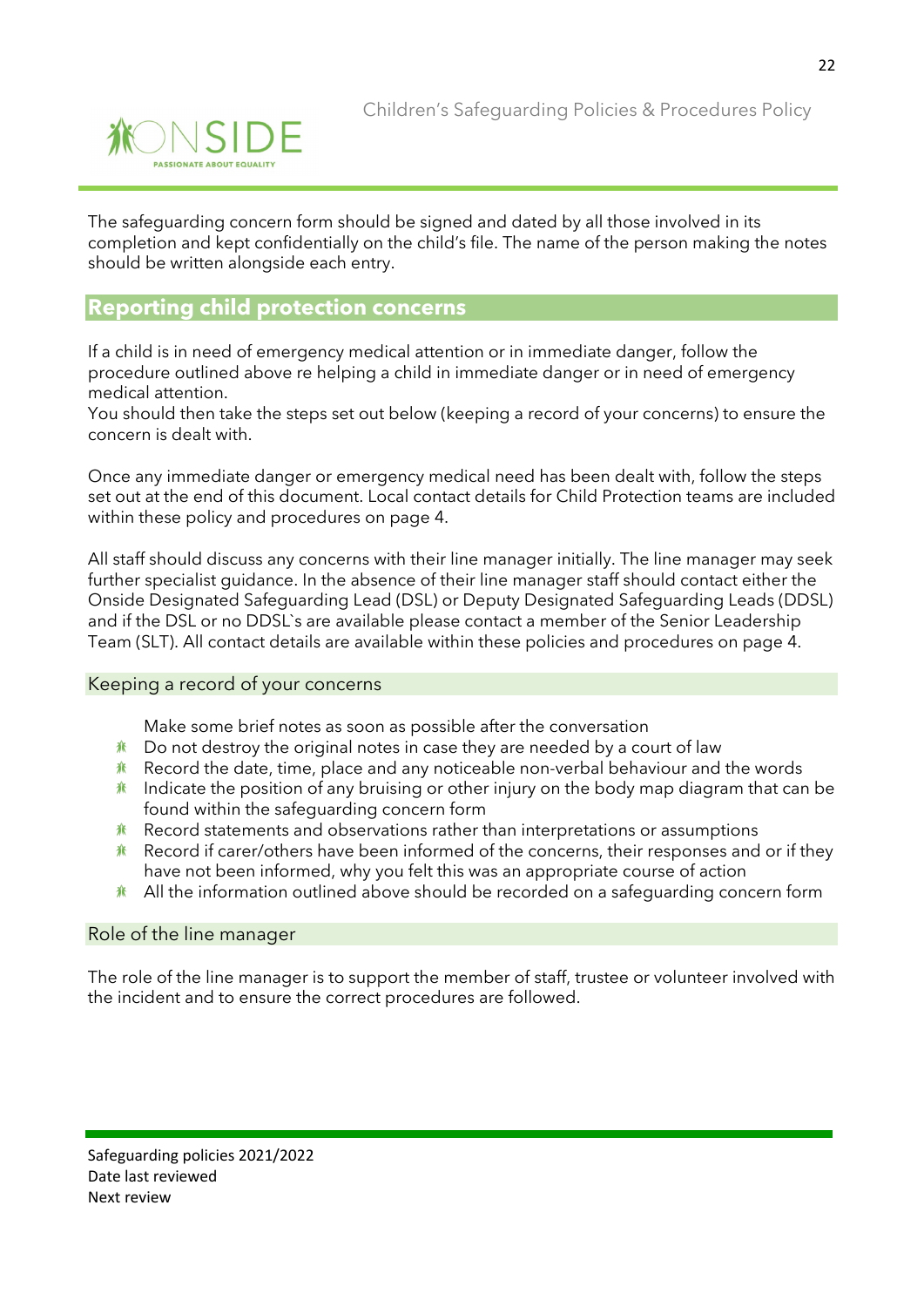

It is the responsibility of the line manager to ensure that their member of staff reports any concerns to either the Designated Safeguarding Lead, a Deputy Designated Safeguarding Lead or a member of SLT.

The line manager should ensure that all staff within their team are familiar with these procedures and ensure that all staff/volunteers undertake appropriate child protection training.

#### What to do if a member of staff has concerns about a child's safety or welfare

A member of staff/volunteer will record their concerns using the safeguarding concern form and discusses them with their line manager. The line manager will seek further advice and guidance as appropriate from a DSL or DDSL at this stage.

If the child's family does not already know about the concern, the member of staff/volunteer or manager discusses it with them **unless**:

- $*$  A family member might be responsible for abusing the child
- $*$  Someone may be put in danger by the family being informed
- $*$  Informing the family might interfere with a criminal investigation
- $*$  If any of these circumstances apply, discussions with the family should only take place after this has been agreed with the local authority children's social care department
- If there is still uncertainty about the concerns, then the staff member/volunteer/line **兼** manager can discuss with children's social care department without disclosing the identity of the child/family

#### If you remain concerned

A referral to the local authority children's social care department should be made immediately using the relevant Online form, please see p4 – 5 for links. Staff/volunteers must then complete the Onside safeguarding concern form and forward with a copy of the local authority safeguarding referral form to the DSL via safeguarding@onside-advocacy.org.uk. Once a referral has been made a social worker should respond within agreed timescales informing you of any further action that will be taken. If you have not had a response within 48 hours the referral should be followed up and any further action confirmed.

#### If no further local authority child protection action is identified

The staff member/volunteer and line manager should decide whether to discuss the initial concern with other services (e.g., school) to ensure that the child's needs are being met elsewhere e.g., through Early Help or other interventions or agencies.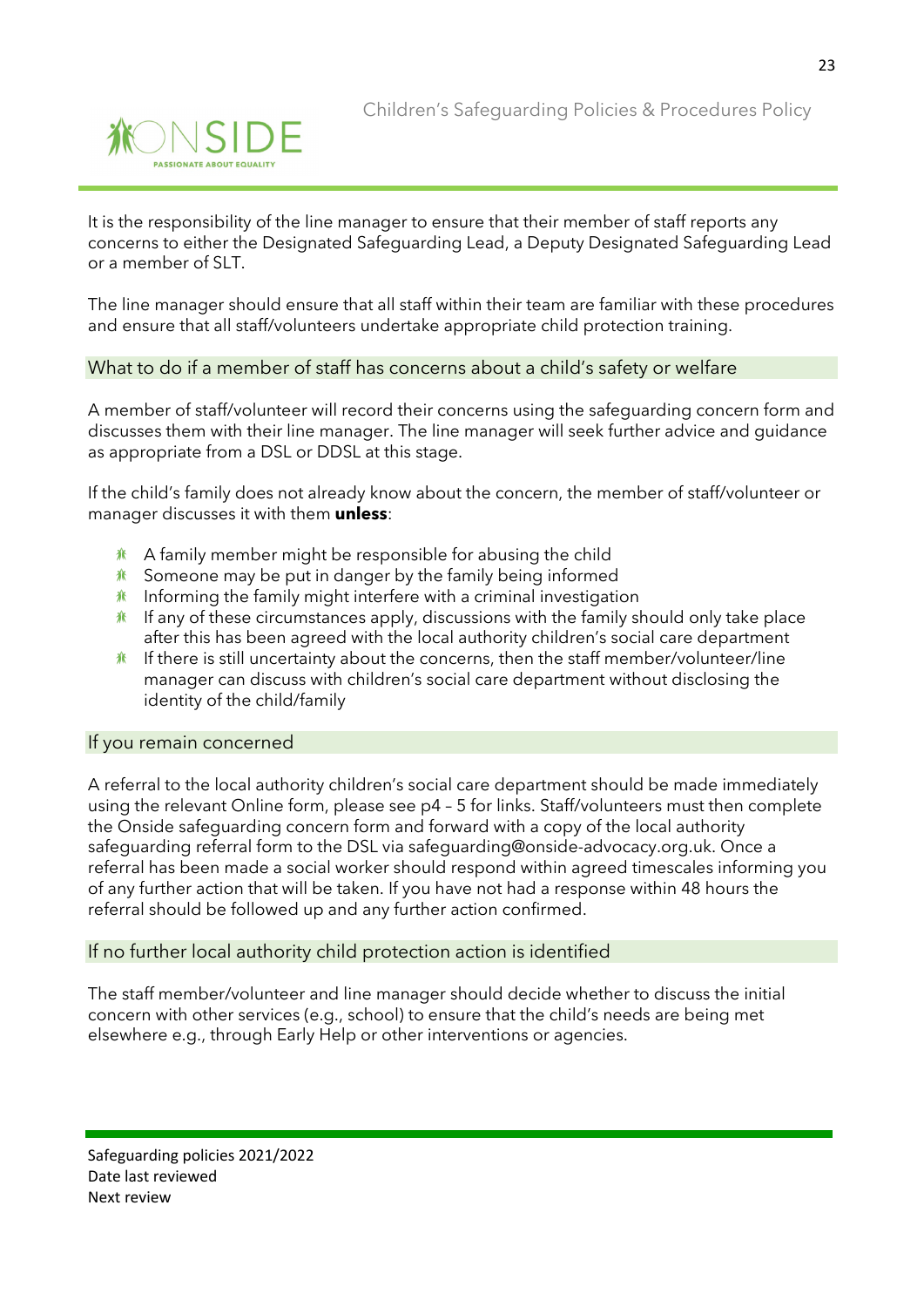

#### **Note:**

Any young person aged 16 years or over is presumed by law to be competent and to have capacity (as defined in the Mental Capacity Act 2005) and therefore has the right to give or withhold consent to treatment or sharing of information independent of their parents' views. However, 16-18-year olds are still deemed to be children for the purposes of safeguarding and these procedures should be followed and advice taken from line manager and/or DSL.

#### Staff and Volunteer Training

Child protection training will be included in all Staff and Volunteer induction. Staff and volunteers will be made aware of their responsibilities for safeguarding and promoting the welfare of children, how they should respond to child protection concerns and how to make a referral to local authority children's social care or the police if necessary. All staff will be required to read and confirm that they agree to work in line with this policy, this will be recorded on Citrus, Onside's internal HR system. All Staff and volunteers will have updated safeguarding training appropriate to their role.

The DSL will ensure that all DDSL`s will receive regular updates recognising that policies and best practice change and develop regularly.

## **Responding appropriately to an allegation of abuse**

In the event of an incident or disclosure:

#### **DO**

- $*$  Make sure the individual is safe
- $*$  Assess whether emergency services are required and if needed call them
- $*$  Listen and offer support and reassurance
- $*$  Ascertain and establish the basic facts
- Make careful notes and obtain agreement on them 兼
- **K** Ensure notation of dates, time and persons present are correct and agreed
- 兼 Take all necessary precautions to preserve forensic evidence
- **徐** Follow correct procedure
- Explain areas of confidentiality; immediately speak to your manager for support 兼 and guidance
- 兼 Explain the procedure to the individual making the allegation
- $*$  Remember the need for ongoing support

#### **DON'T**

**K** Panic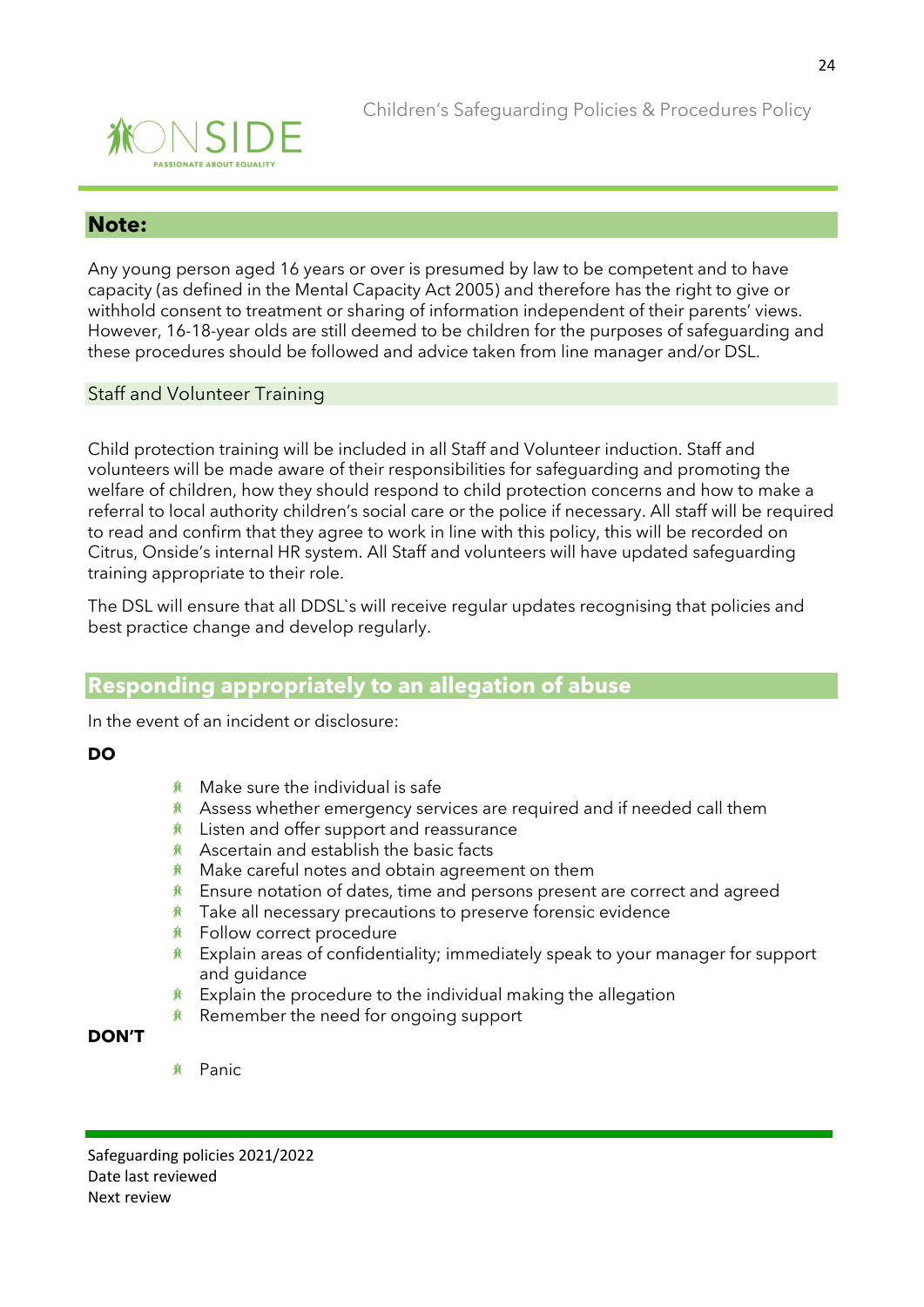

- Confront the alleged abuser
- **K** Be judgmental or voice your own opinion
- $*$  Be dismissive of the concern
- $*$  Investigate or interview beyond which is necessary to establish basic facts
- Disturb or destroy possible forensic evidence 兼
- $*$  Consult with persons not directly involved with the situation
- **<u>
</u>** Ask leading questions
- Assume information
- **K** Make promises
- $*$  Ignore the allegation

It is important to remember that the person who first encounters a case of alleged abuse is not responsible for deciding whether abuse has occurred. This is a task for the professional safeguarding agencies, following a referral.

The role of the DSL is to: -

- $*$  Ensure all staff are aware of these procedures, ensure that appropriate training and support is provided to all staff
- $*$  Ensure that the Chief Executive is kept fully informed of any concerns
- $*$  Ensure the maintenance of effective working relationships with other agencies and services
- Decide whether to take further action about specific concerns e.g. refer to Children's Services or the Police
- $*$  Ensure that accurate records relating to individual children are stored in line with the Onside Data Protection Policy
- $*$  DSL to agree with line manager any required monitoring of children who have been identified as 'at risk'

#### Support for staff

Dealing with a disclosure from an adult or child at risk is likely to be a stressful experience. The member of staff/volunteer concerned, should consider seeking support for her/himself and discuss this with their line manager, designated safeguarding lead or contact the Employee Assistance service EEmployee Assistance Programme

#### Allegations involving Onside volunteers or staff

Onside has a whistle blowing policy which includes the procedure outlined below that enabling staff and volunteers to share, in confidence with a designated person, concerns that they may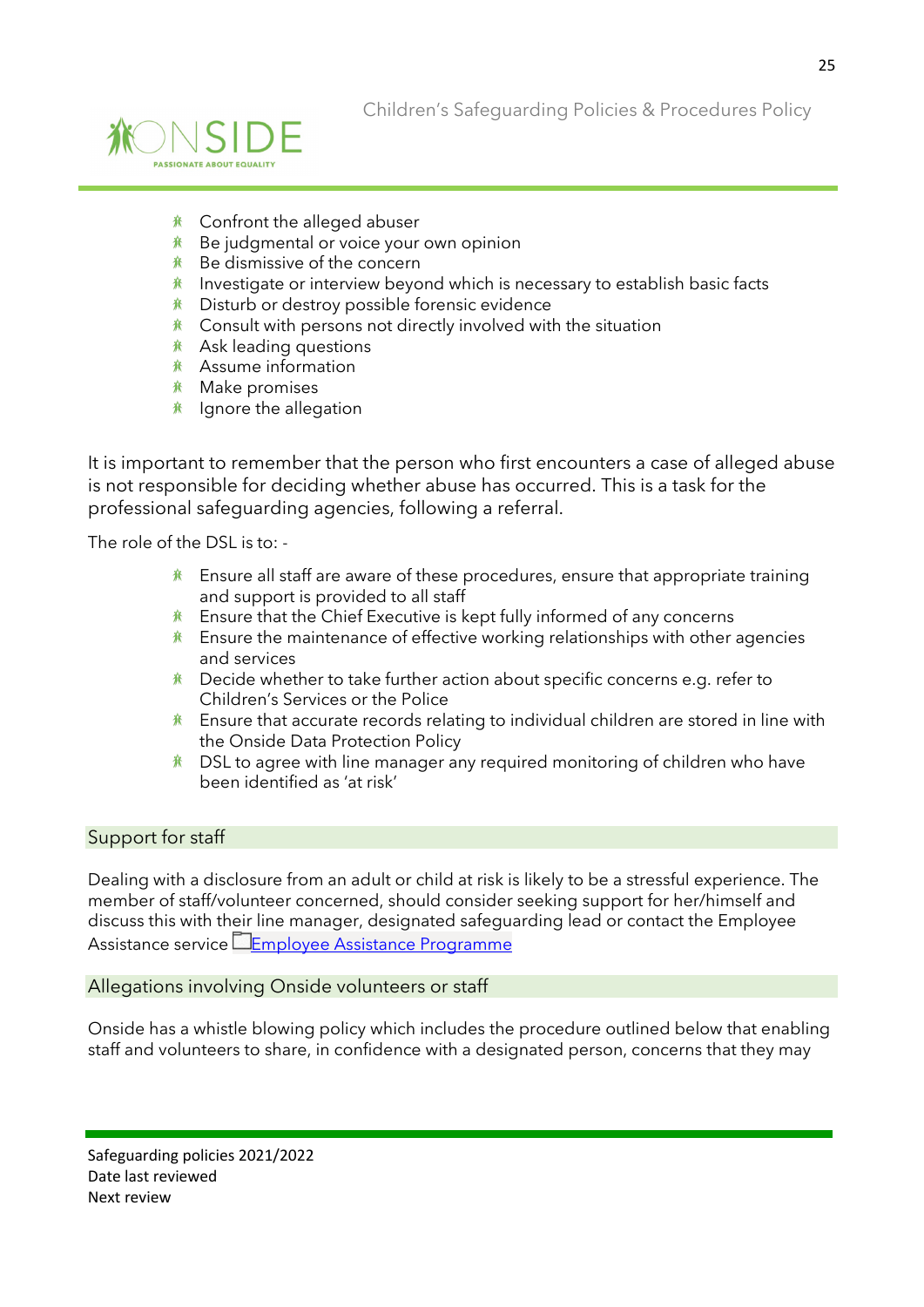

have about a colleague's behaviour. This is sometimes referred to as **whistle blowing.** Also see Procedure for dealing with allegations made against an employee/volunteer. This behaviour may not be linked to adult abuse but it is beyond acceptable limits. Staff and volunteers are reminded that:

- You can't tell by looking at a person whether they are an abuser. They don't appear different from the rest of society
- **ALC** Abusers come from all classes in society, all professions and all races
- $*$  Abuse of adults may sometimes be carried out by strangers but it is much more common that the abuser is known to the adult and is in a position of trust and/or authority

There may be staff or volunteers who:

- $*$  Are unable to provide consistent care
- $*$  Cause adults to suffer physical or emotional harm consistently behaving inappropriately towards them
- $*$  Manipulate themselves into positions of trust where they can exploit adults at risk, physically, emotionally, financially or sexually.

Onside will provide support for whistle blowers. If you become aware of anything that makes you feel uncomfortable then we actively encourage you to discuss your concerns in confidence with any of the following: Chief Executive, Director of Services and Business Development, Director of Resources, Onside Trustee Lead for Safeguarding, Onside Safeguarding Manager or any Onside designated Safeguarding Leads (all contact details can be found on the "Safeguarding Contact Details" pages contained within this document). Please refer to Whistle Blowing policy for further information.

The Organisation supports and will provide protection for whistle blowers. If you become aware of anything that makes you feel uncomfortable then discuss the incident with the designated person. Training and supervision will be provided for staff and volunteers to recognise suitable and inappropriate behaviour.

The Safeguarding Manager/Chief Executive will not investigate the allegation itself, or take written or detailed statements, but he/she will assess whether it is necessary to refer the case to the local Social Services Department/Police in accordance with the local adult protection procedures.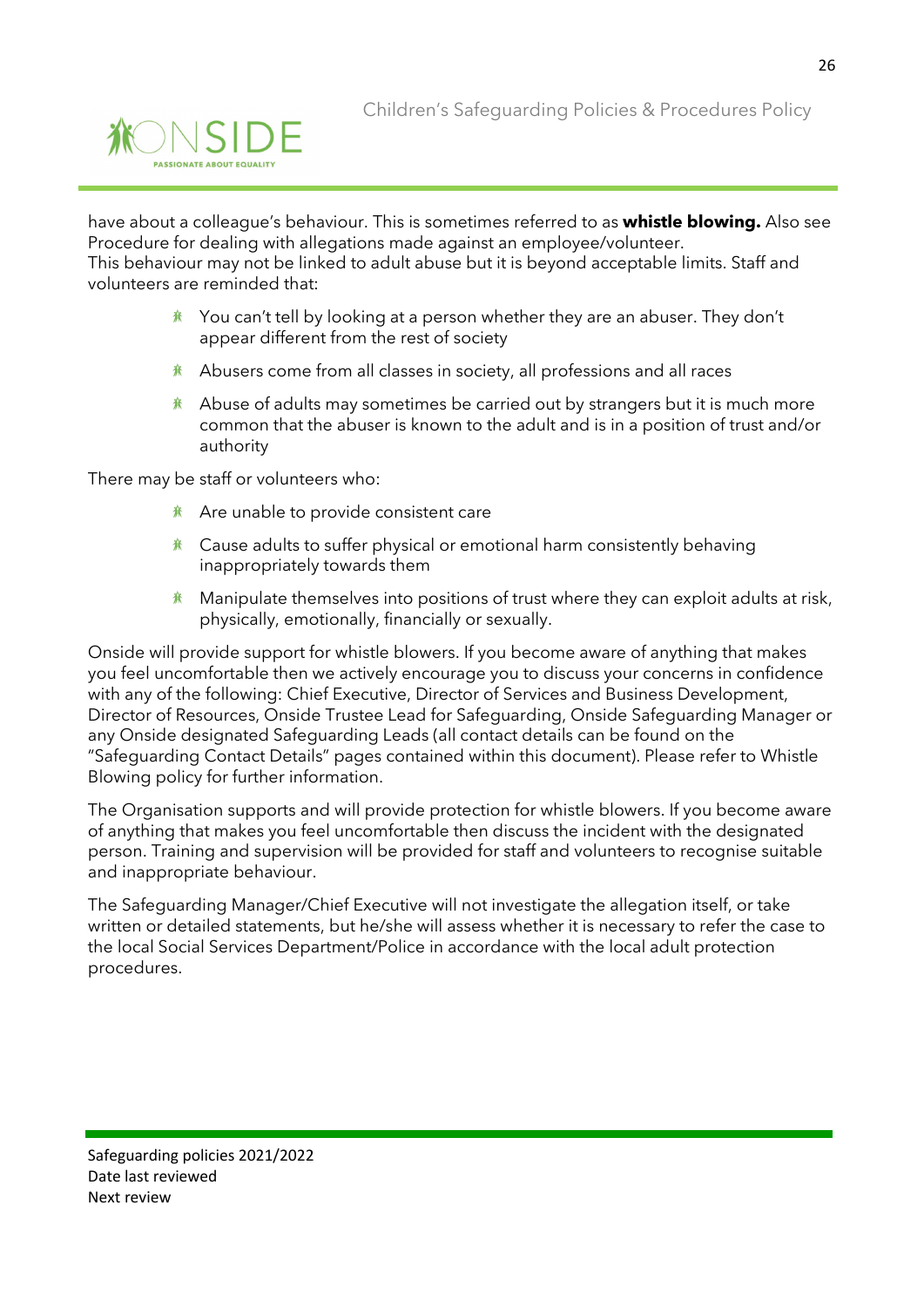

## **Confidentiality**

Onside is committed to maintaining confidentiality wherever possible and information around child protection issues should be shared only with those who need to know. For further information, please see Onside confidentiality policy.

All allegations/disclosures/concerns should be recorded on the safeguarding concern form. The information should be accurate, factual and not based on opinions. The information that is recorded will be kept secure and will comply with GDPR and data protection.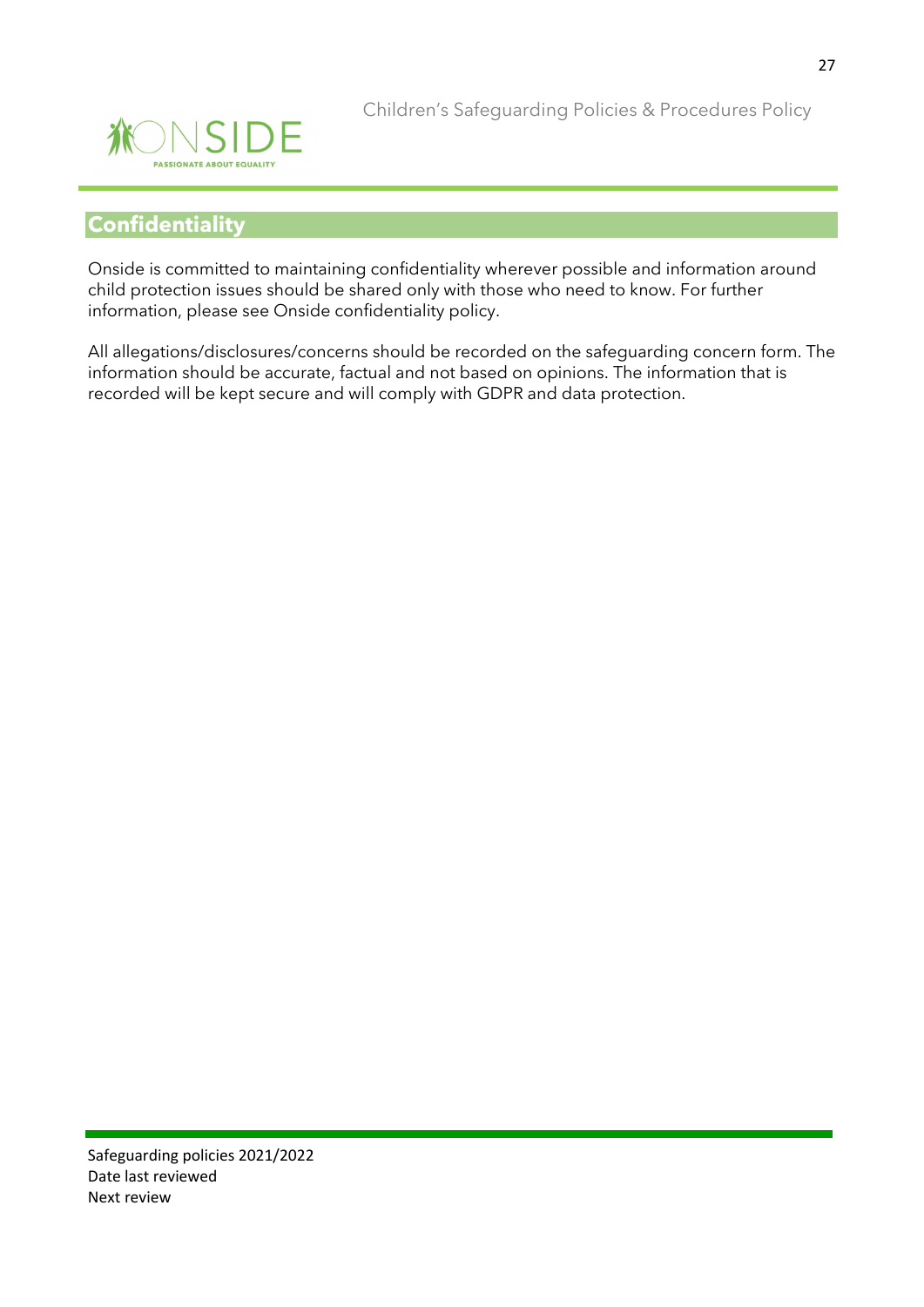

## **Appendix i**

## **Prevent Policy Children and Young People**

Date of Policy: 3 November 2015 Date of last policy review: 1<sup>st</sup> January 2022 Date of next policy review: 1<sup>st</sup> January 2023

Related Policies: Safeguarding Policy and related documents, Confidentiality Statement, Code of Conduct

#### Safeguarding Children and Young people against Radicalisation and Violent Extremism

Onside recognises its responsibilities under the Prevent duty to safeguard Children and Young People against Radicalisation and Violent Extremism.

Working Together to Safeguard Children 2015 specifies that Local Safeguarding Children Boards, local authorities and their partners should be commissioning and providing services for children who are likely to suffer, or may have suffered significant harm, due to radicalisation and extremism. (Chapter 1, Section 17).

From 1 July 2015 all schools and child care providers must have regard to the statutory guidance issued under section 29 of the Counter-Terrorism and Security Act 2015, to have "due regard to the need to prevent people from being drawn into terrorism". An updated Prevent Toolkit was published in September 2018 toolkit.

This duty is known as the Prevent duty. The specified authorities are those judged to have a role in protecting vulnerable children, young people and adults and/or the national security.

The Prevent strategy, published by the Government in 2011, is part of an overall counterterrorism strategy called CONTEST. The aim of the Prevent strategy is to reduce the threat to the UK from terrorism by stopping people becoming terrorists or supporting terrorism. In addition, the Counter-Terrorism and Security Act 2015 (the CT and S Act) set out the duty on local authorities and partners to establish and cooperate with a local Channel programme of 'Channel panels' to provide support for people, children and adults, vulnerable to being drawn into terrorism. It is essential that Channel panel members, partners to local panels and other professionals ensure that children, young people and adults are protected from harm.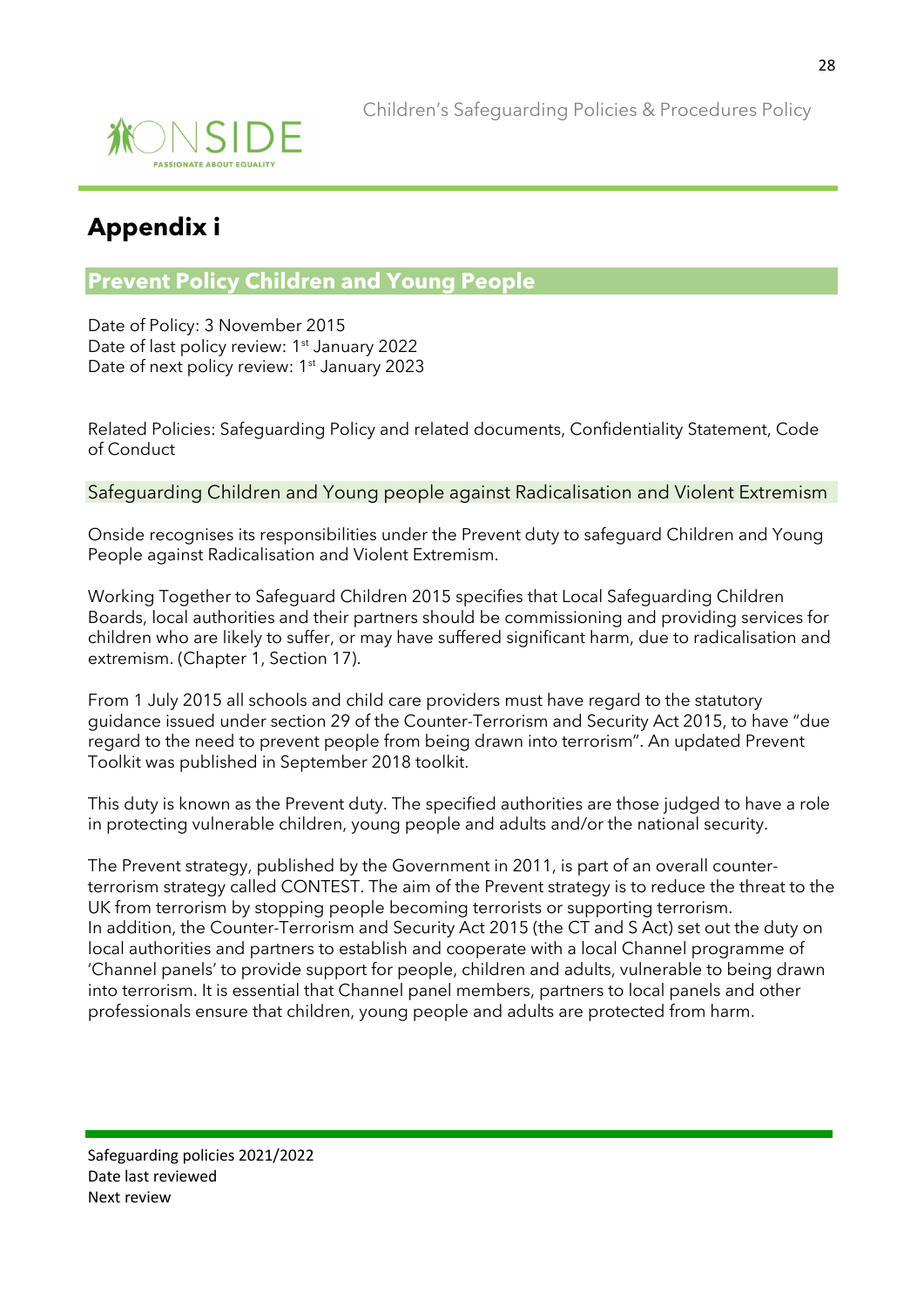Channel is about ensuring that vulnerable children and adults of any faith, ethnicity or background receive support before their vulnerabilities are exploited by those that would want them to embrace terrorism, and before they become involved in criminal terrorist related activity.

#### Definition

Radicalisation is defined as the process by which people come to support terrorism and extremism and, in some cases, to then participate in terrorist groups.

"Extremism is vocal or active opposition to fundamental British values, including democracy, the rule of law, individual liberty and mutual respect and tolerance of different faiths and beliefs. We also include in our definition of extremism calls for the death of members of our armed forces, whether in this country or overseas" (HM Government Prevent Strategy 2011).

Since the publication of the Prevent Strategy, there has been an awareness of the specific need to safeguard children, young people, and families from violent extremism. There have been attempts to radicalise vulnerable children and young people to develop extreme views including views justifying political, religious, sexist, or racist violence, or to steer them into a rigid and narrow ideology that is intolerant of diversity and leaves them vulnerable to future radicalisation.

Keeping children safe from these risks is a safeguarding matter and should be approached in the same way as safeguarding children from other risks. Children should be protected from messages of all violent extremism including, but not restricted to, those linked to Islamist ideology, or to Far Right / Neo Nazi / White Supremacist ideology, Irish Nationalist and Loyalist paramilitary groups, and extremist Animal Rights movements.

#### Risks

Children and young people can be drawn into violence, or they can be exposed to the messages of extremist groups by many means. These can include through the influence of family members or friends and/or direct contact with extremist groups and organisations or, increasingly, through the internet via social media or other websites. This can put a young person at risk of being drawn into criminal activity and has the potential to lead to the child or young person suffering significant harm.

This may take the form of a "grooming" process where the vulnerabilities of a young person are exploited to form an exclusive friendship which draws the young person away from other influences that might challenge the radical ideology. The risk of radicalisation can develop over time and may relate to a number of factors in the child's life. Identifying the risks require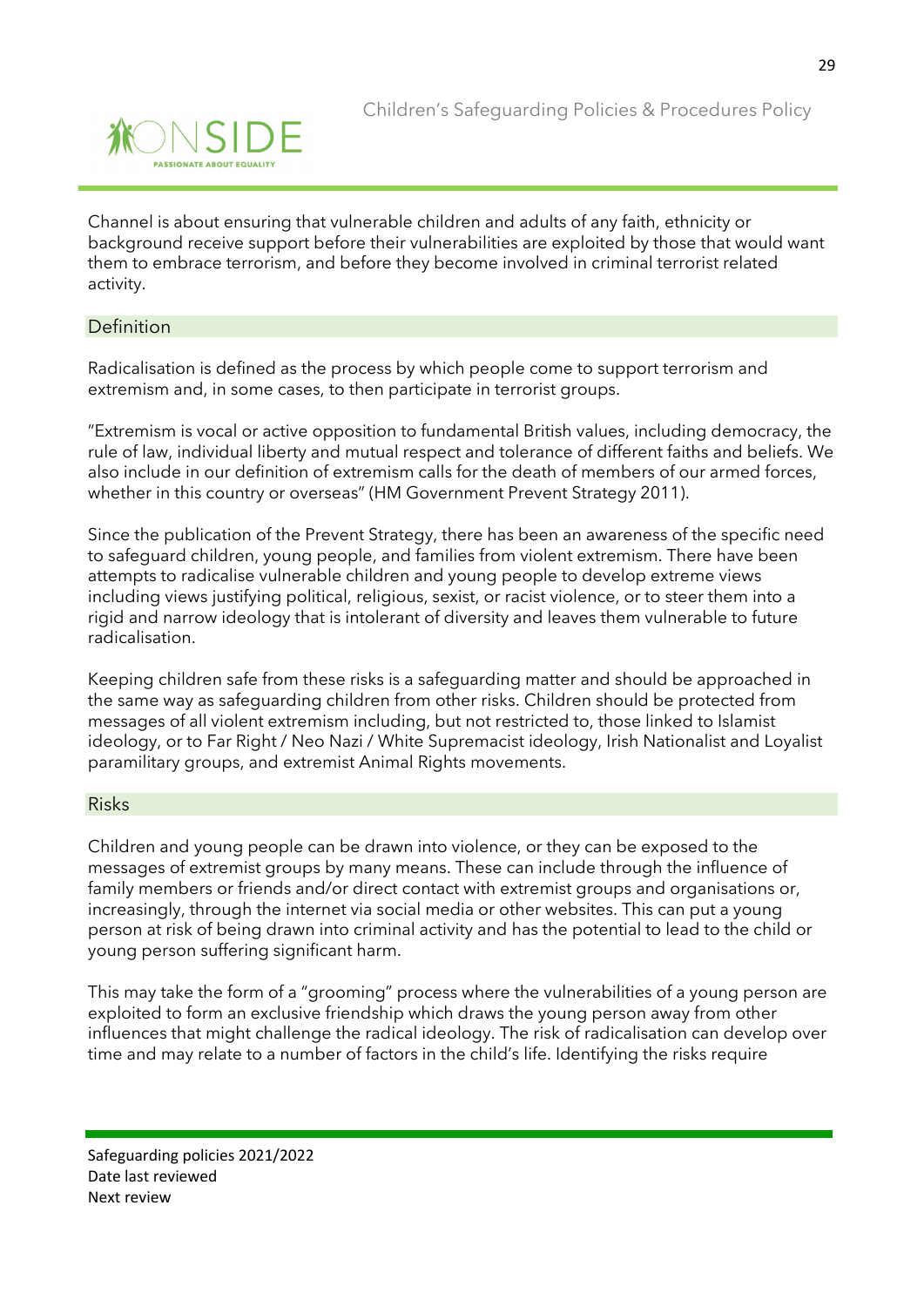



practitioners to exercise their professional judgement and to seek further advice as necessary. The risk may be combined with other vulnerabilities or may be the only risk identified.

On-line content, in particular social media, may pose a specific risk in normalising radical views and promoting content that is shocking and extreme; children can be trusting and may not necessarily appreciate bias, which can lead to being drawn into such groups and to adopt their extremist views.

Recent case evidence indicates that specific groups such as young Muslim women have been targeted for radicalisation and grooming, which has led to attempts to travel to the Middle East placing them at risk. Any information about a young person or child that raises concerns should be discussed with their parents, schools, Children's Services and the police as part of the risk assessment.

#### **Indicators**

Regarding issues that may make an individual vulnerable to radicalisation, these can include:

- **K** Identity Crisis Distance from cultural / religious heritage and uncomfortable with their place in the society around them
- Personal Crisis Family tensions; sense of isolation; adolescence; low self-esteem; disassociating from existing friendship group and becoming involved with a new and different group of friends; searching for answers to questions about identity, faith and belonging
- **K** Personal Circumstances Migration; local community tensions; events affecting country or region of origin; alienation from UK values; having a sense of grievance that is triggered by personal experience of racism or discrimination or aspects of Government policy
- $*$  Unmet aspirations Perceptions of injustice; feeling of failure; rejection of community values
- **K** Criminality Experiences of imprisonment; previous involvement with criminal groups

However, those closest to the individual may first notice the following changes of behaviour:

- **K** General changes of mood, patterns of behaviour, secrecy
- Changes of friends and mode of dress
- **K** Use of inappropriate language
- **K** Possession of violent extremist literature
- $*$  The expression of extremist views
- $*$  Advocating violent actions and means
- **Association with known extremists.**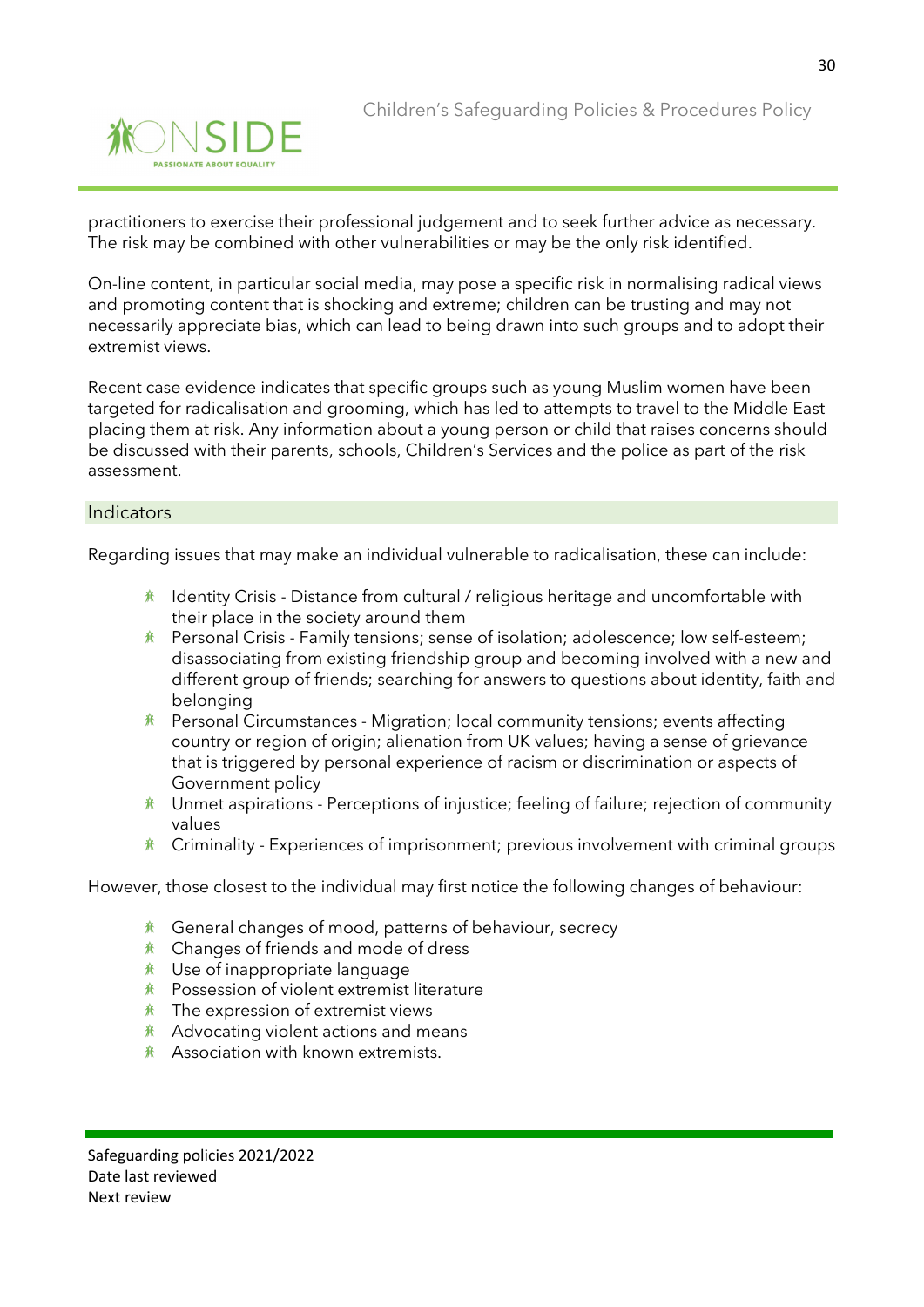

兼 Seeking to recruit others to an extremist ideology.

There is an obvious difference between espousing radical and extreme views and acting on them and staff and volunteers should ensure that assessments place behaviour in the family and social context of the young person and include information about the young person's peer group and conduct and behaviour at school. Holding radical or extreme views is not illegal but inciting a person to commit an act in the name of any belief is in itself an offence*.* **Some of the above indicators may be usual/normal teen behaviours, or indicators of other forms of abuse, which is why it is important to have a holistic assessment**

#### Protection and Action to be Taken

Any member of staff or volunteer identifying concerns about the child or young person should discuss them with their line manager and report them to the Onside Safeguarding Manager, who will discuss these concerns with the police and follow the safeguarding referrals procedure. A multi-agency assessment meeting will determine the appropriate response and level of support to the family.

Consideration of referrals to the Channel programme may be appropriate in some cases. Response should be proportionate, with the emphasis on supporting vulnerable children and young people, unless there is evidence of more active involvement in extremist activities.

Consideration should be given to the possibility that sharing information with parents may increase the risk to the child and therefore may not be appropriate. However, experience has shown that parents are key in challenging radical views and extremist behaviour and should be included in interventions unless there are clear reasons why not.

Wherever possible the response should be appropriately and proportionately provided from within the normal range of universal provision of the organisation working with other local agencies and partners. Responses could include curriculum provision, additional tutoring or mentoring, additional activities within and out of school and family support.

Where a higher level of targeted and multi-agency response is indicated a formal multi-agency assessment will be conducted. The assessment process may lead to a Strategy discussion, Section 47 Enquiry, and an Initial Child Protection Conference, if there are concerns about the child or young person suffering significant harm.

Where there is an identified risk/potential risk that a child young person may be involved/ potentially involved in supporting or following extremism, further investigation by the police will be required, prior to other assessments and interventions.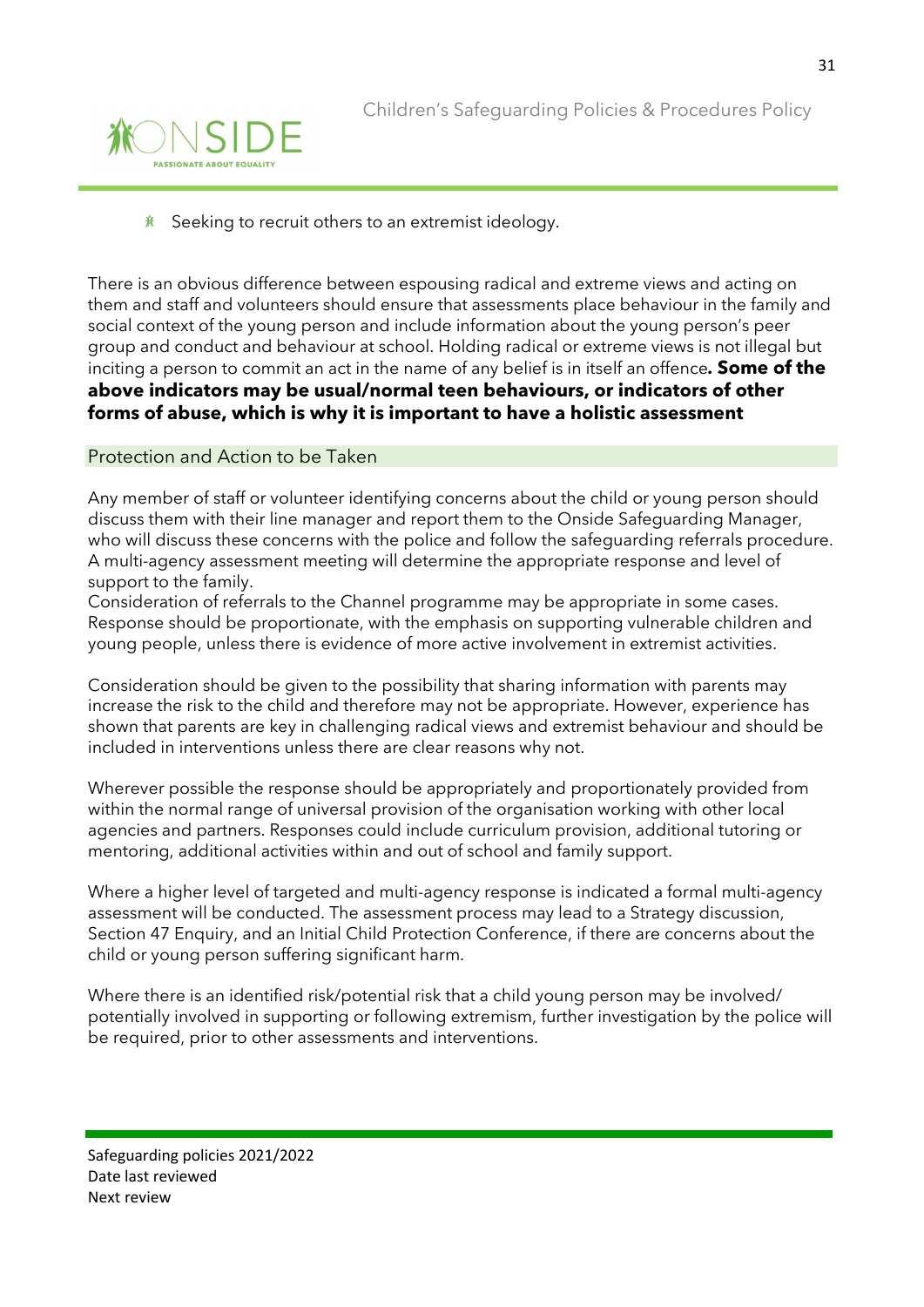

#### Issues

Protecting children and young people from radicalisation and extremism requires careful assessment and working collaboratively across agencies as initially concerns may be inconclusive and protecting child or young person against a potential risk can be dependent on a wider range of factors. Sharing information effectively and keeping the child and young person in focus should be the main aim of any interventions and services. Any concerns about a child or young person should be discussed with the Onside Safeguarding Manager

Useful Contacts check our info as this is different

The Police Prevent Team 01386 591835/591825/591917 or prevent@warwickshireandwestmercia.pnn.police.uk

Online training modules on Prevent and Channel are available at <https://www.elearning.prevent.homeoffice.gov.uk/preventreferrals>

<https://www.elearning.prevent.homeoffice.gov.uk/channelawareness>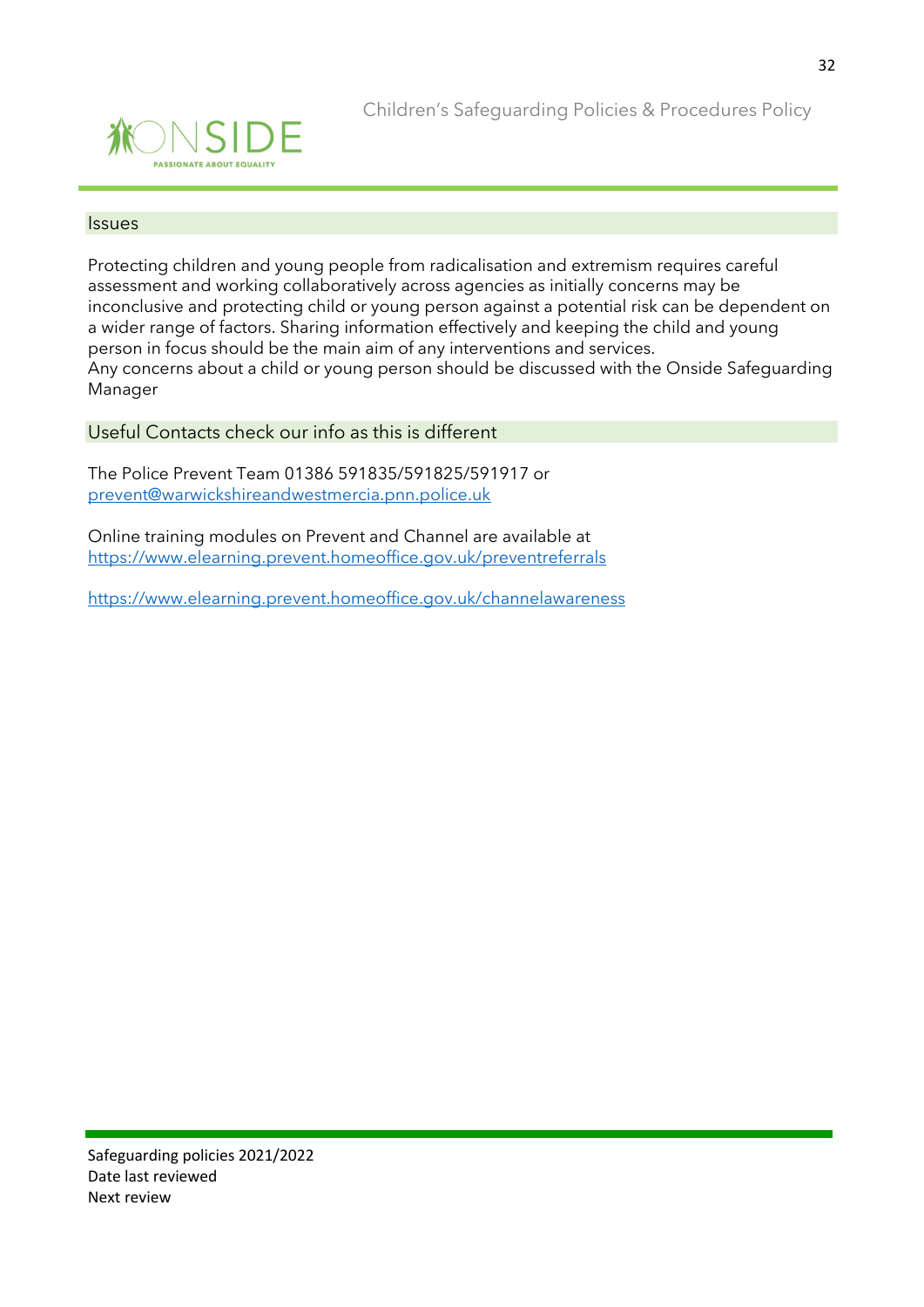

#### **Appendix ii**

# **Recording a Safeguarding Concern form**

| Name of person<br>you are concerned<br>about                                                 |                               | Date of<br><b>Birth</b> |                                          | Click or tap to enter a date. |  |  |
|----------------------------------------------------------------------------------------------|-------------------------------|-------------------------|------------------------------------------|-------------------------------|--|--|
| Did you discuss confidentiality with the person and are they<br>Choose an item.              |                               |                         |                                          |                               |  |  |
| aware of your concerns?                                                                      |                               |                         |                                          |                               |  |  |
| Name of person                                                                               |                               | Service                 |                                          |                               |  |  |
| completing this                                                                              |                               | & Role                  |                                          |                               |  |  |
| form                                                                                         |                               |                         |                                          |                               |  |  |
| Date form completed                                                                          | Click or tap to enter a date. |                         |                                          |                               |  |  |
| GP surgery                                                                                   |                               | Name of lead GP         |                                          |                               |  |  |
| School                                                                                       |                               |                         | Name of school DSL                       |                               |  |  |
| Details of the Safeguarding concern/s including type of abuse                                |                               |                         |                                          |                               |  |  |
| Primary Concern Choose an item.                                                              |                               |                         | Secondary Concern <b>Choose an item.</b> |                               |  |  |
|                                                                                              |                               |                         |                                          |                               |  |  |
|                                                                                              |                               |                         |                                          |                               |  |  |
|                                                                                              |                               |                         |                                          |                               |  |  |
|                                                                                              |                               |                         |                                          |                               |  |  |
| Who did you go to for advice and what advice was given?                                      |                               |                         |                                          |                               |  |  |
|                                                                                              |                               |                         |                                          |                               |  |  |
|                                                                                              |                               |                         |                                          |                               |  |  |
|                                                                                              |                               |                         |                                          |                               |  |  |
|                                                                                              |                               |                         |                                          |                               |  |  |
| What action did you take (if no action taken, please state & give reason why)                |                               |                         |                                          |                               |  |  |
| Has a referral been made to the Local Authority?                                             |                               |                         | Choose an item.                          |                               |  |  |
| If yes, did you get consent?                                                                 |                               |                         | Choose an item.                          |                               |  |  |
|                                                                                              |                               |                         |                                          |                               |  |  |
|                                                                                              |                               |                         |                                          |                               |  |  |
|                                                                                              |                               |                         |                                          |                               |  |  |
|                                                                                              |                               |                         |                                          |                               |  |  |
| Any other information you think is relevant                                                  |                               |                         |                                          |                               |  |  |
|                                                                                              |                               |                         |                                          |                               |  |  |
|                                                                                              |                               |                         |                                          |                               |  |  |
|                                                                                              |                               |                         |                                          |                               |  |  |
| <b>PLEASE NOTE:</b> All information on this document remains confidential. This form must be |                               |                         |                                          |                               |  |  |

emailed to [safeguarding@onside-advocacy.org.uk](mailto:safeguarding@onside-advocacy.org.uk)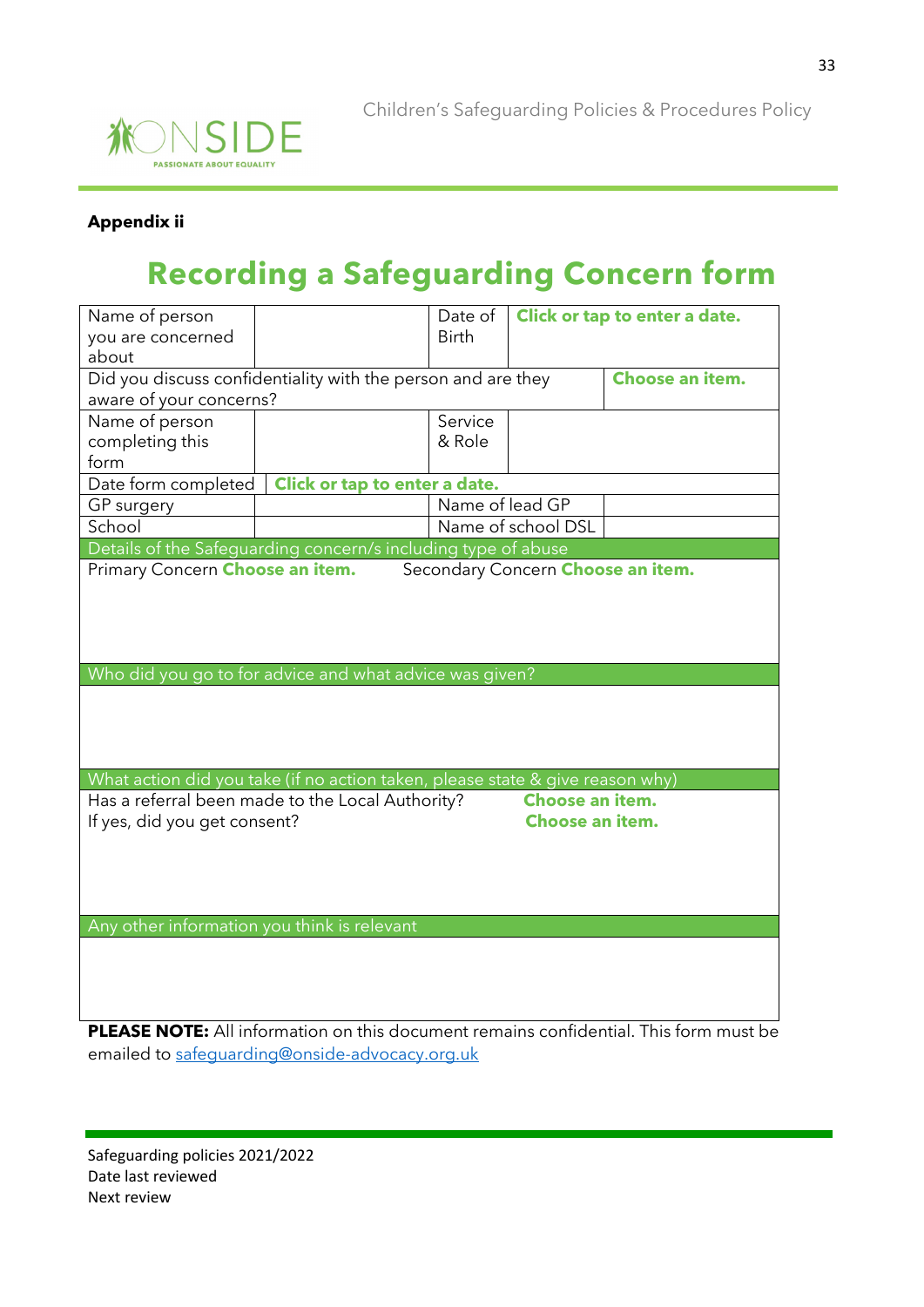

# **Recording a Safeguarding Concern Form**

Please indicate the injury and where it is located. Eg. "Bite on knee" with arrow pointing to the area/s concerned



Back

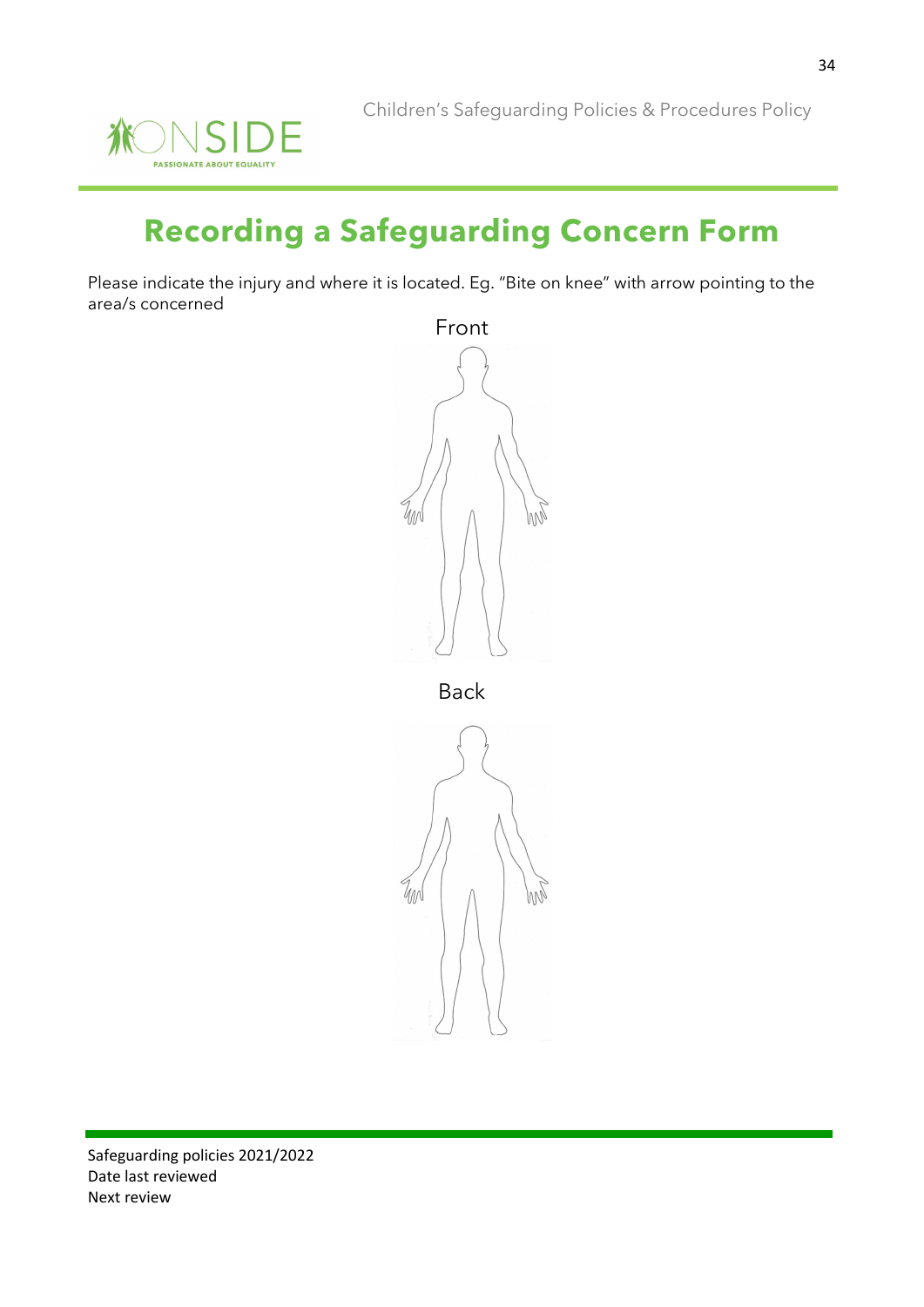

Children's Safeguarding Policies & Procedures Policy

#### Examples of concerns staff should report

This list is not exhaustive – you should report anything that causes you concern.

- $*$  Disclosure around criminal activity that may place a child at risk of harm
- **K** Disclosure around being abused in any form
- **K** Disclosure around attraction to staff or volunteers
- $*$  Any occurrences where disclosures are made about guns, knives, weapons of any sort being carried, stored, used, etc
- $*$  Any occurrences where disclosures are made about drugs or illegal substances of any sort being carried, stored, used, etc
- $*$  Instances whereby thoughts or occasions of self-harm, suicide, are disclosed
- Disclosures of Domestic Abuse
- **K** Threats to Onside staff or volunteers
- $*$  Threats towards other agency's staff or volunteers
- $*$  Threats to individuals in the community
- Any real or perceived harm to children